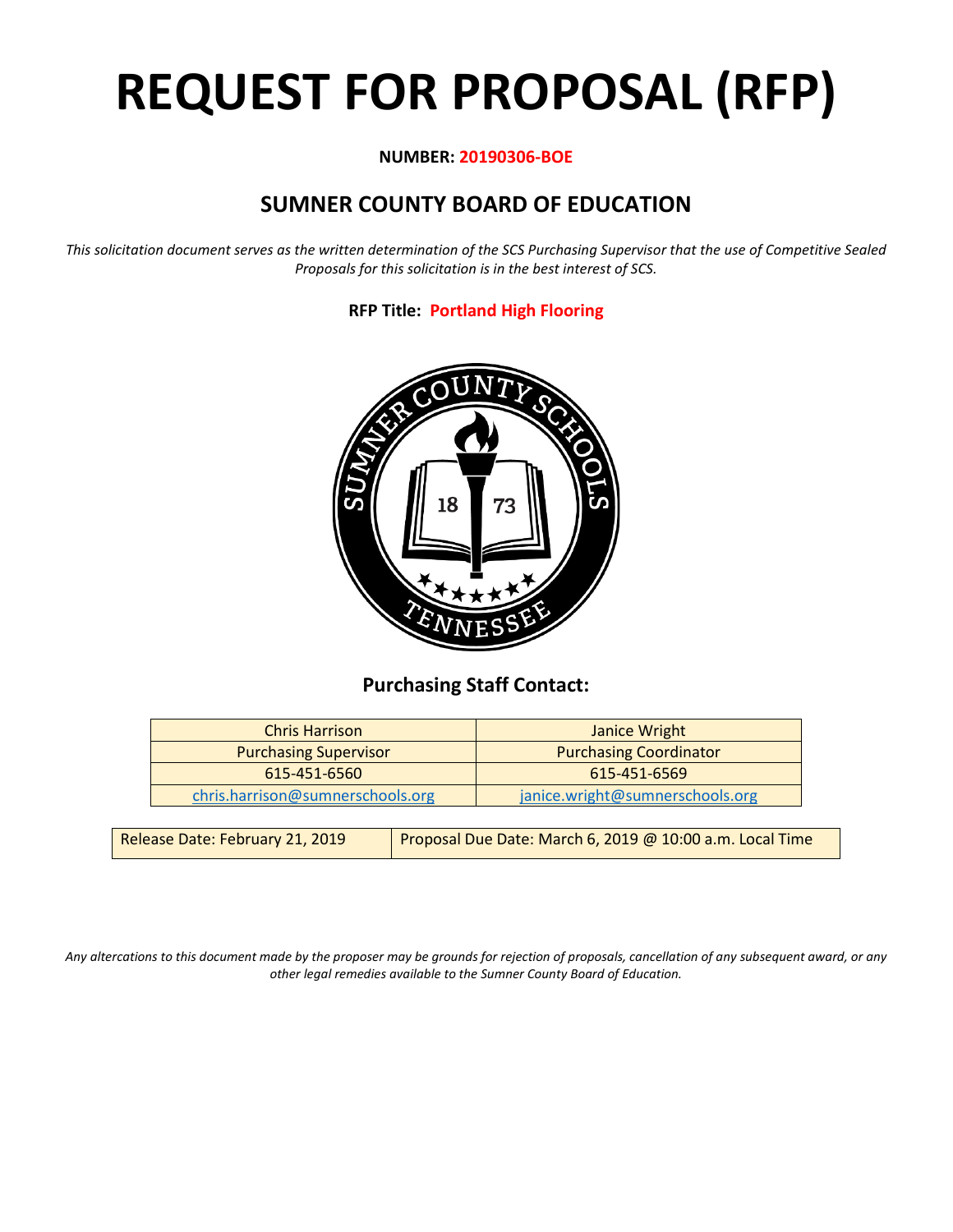# **NOTICE TO PROPOSERS**

There may be one or more amendments to this RFP. In order to receive communication for any such amendments issued specifically to this RFP, the proposer must provide a Notice of Intent to Propose to the Sumner County Board of Education (SCS) Purchasing Department. The proposer must utilize this form when submitting notice. The notice may be sent by email to: Purchasing Office, purchasing@sumnerschools.org. SCS will send amendments only to those proposers which complete and return this information by the deadline list in the RFP Schedule of Events (Section 4).

| <b>RFP Number:</b>      | 20190306-BOE Portland High Flooring |  |
|-------------------------|-------------------------------------|--|
| Company Name:           |                                     |  |
| <b>Mailing Address:</b> |                                     |  |
|                         |                                     |  |
|                         |                                     |  |
| Phone Number:           |                                     |  |
| <b>Contact Person:</b>  |                                     |  |
| Email Address:          |                                     |  |
|                         |                                     |  |
| Authorized Signature    |                                     |  |
| <b>Printed Name</b>     |                                     |  |
| Date                    |                                     |  |

Emailed amendments will be sent in a Microsoft Word (Office for Windows) or Portable Document Format (pdf) format. Any alterations to the document made by the proposer may be grounds for rejection of proposal, cancellation of any subsequent award or any other legal remedies available to the Sumner County Board of Education.

Amendments will also be posted on the SCS website **https://sumnerschools.org/index.php/current-bids-and-rfps** and attached to the solicitation listing as a PDF or WORD file. Check the particular solicitation on the Current Bids and RFPs webpage for any posted amendments.

By completing and returning this form, the Proposer has expressed its intent to provide a proposal for **20190306-BOE Portland High Flooring.**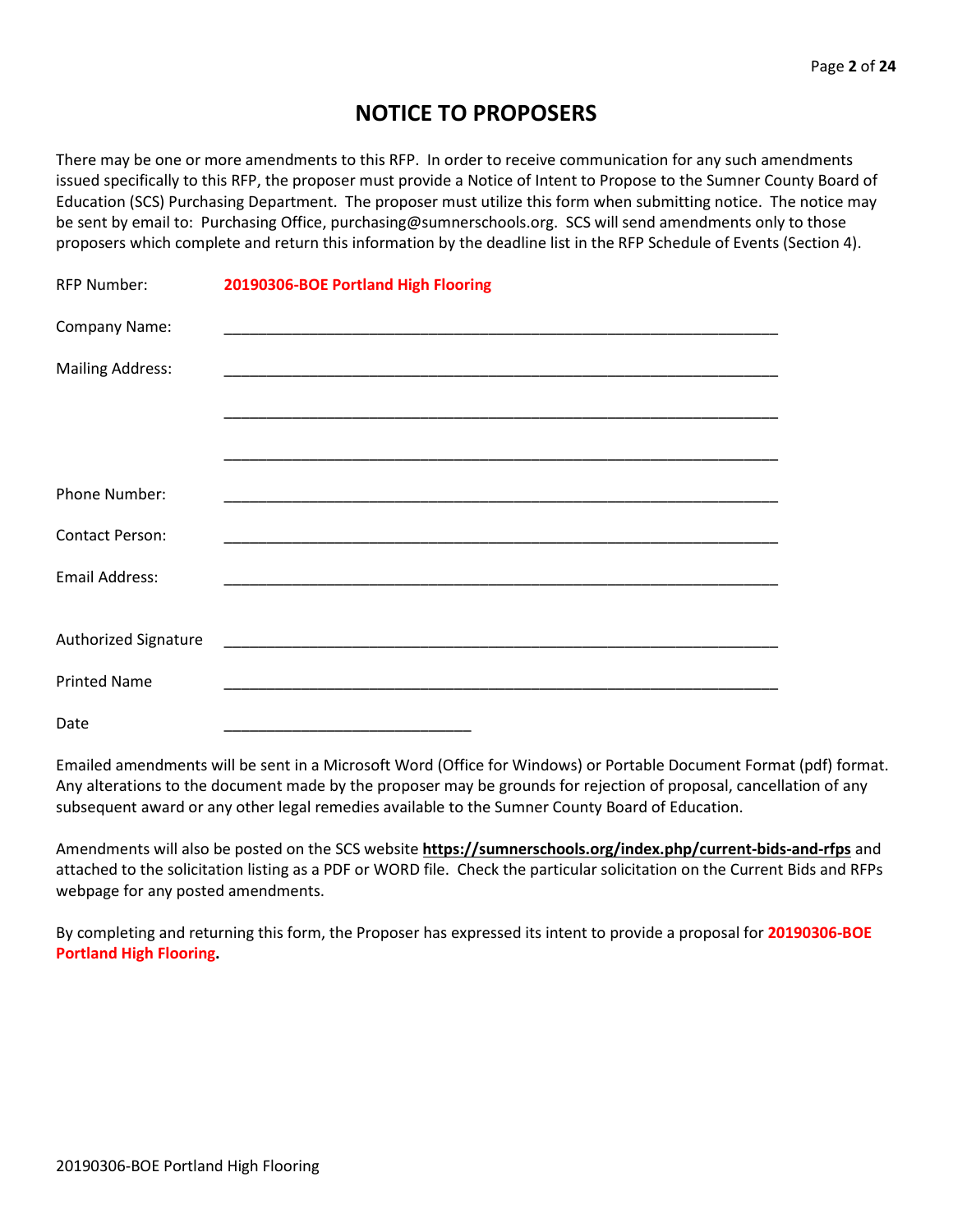# **TABLE OF CONTENTS**

- 1. Introduction/Overview
	- 1.1. Purpose
	- 1.2. Contact Information
- 2. Requirements
	- 2.1. Scope of Work/Specifications
	- 2.2. Contactor Obligations
- 3. Source Selection and Contract Award
- 4. Schedule of Events
- 5. Instructions for Proposal
	- 5.1. Required Forms
	- 5.2. New Vendors
	- 5.3. Acknowledgement of Insurance Requirements
	- 5.4. Clarification and Interpretation of RFP
	- 5.5. Proposal Package
	- 5.6. Delivery of Proposals
	- 5.7. Evaluation of Proposals
	- 5.8. Request for Clarification of Proposals
	- 5.9. Protests
- 6. Attachments
	- 6.1. Contact Information
	- 6.2. Bid Form/Certification
	- 6.3. References
	- 6.4. Certification Regarding Debarment or Suspension
	- 6.5. Condition of Submitting Proposal
	- 6.6. Statement of Non-Collusion
	- 6.7. Attestation Re Personnel
	- 6.8. Drug Free Workplace Affidavit
	- 6.9. IRS Form W-9
		- \**An online, fillable version can be found at https://www.irs.gov/pub/irs-pdf/fw9.pdf*
	- 6.10. Standard Terms & Conditions
	- 6.11. Vendor Checklist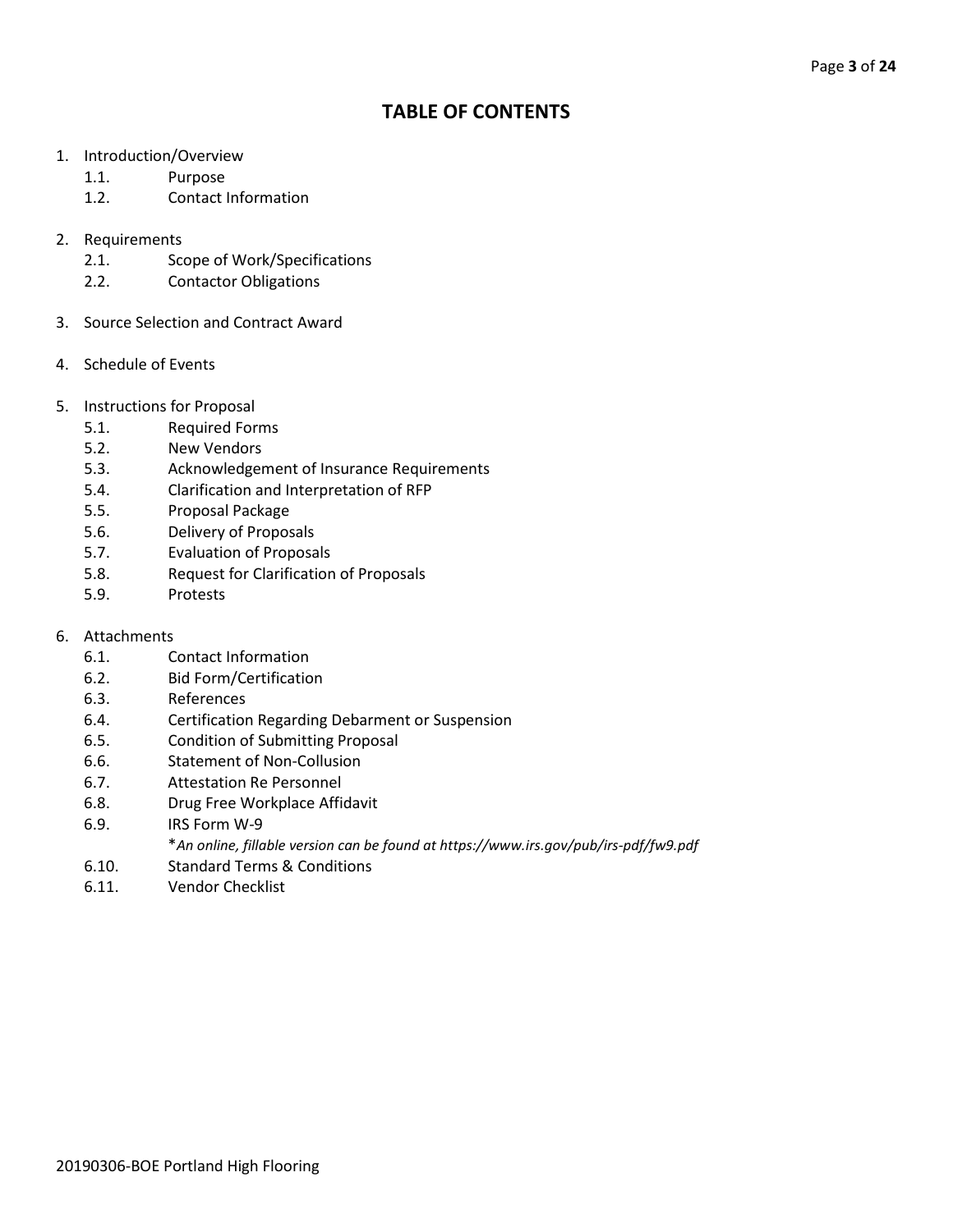## 1. Introduction/Overview

## 1.1. Purpose

The Sumner County Board of Education (SCS) is requesting sealed proposals for commercial flooring installation.

#### 1.2. Contact Information

Unauthorized contact regarding this RFP with employees or officials of SCS other than the Purchasing Supervisor named below may result in disqualification from this procurement process.

Interested parties must direct all communication regarding this RFP to the Purchasing Supervisor, who is SCSs only official point of contact for this RFP.

| <b>RFP Procedures</b>            | <b>RFP Specifications</b> |
|----------------------------------|---------------------------|
| <b>Chris Harrison</b>            |                           |
| <b>Purchasing Supervisor</b>     |                           |
| 1500 Airport Road                |                           |
| Gallatin, TN 37066               |                           |
| chris.harrison@sumnerschools.org |                           |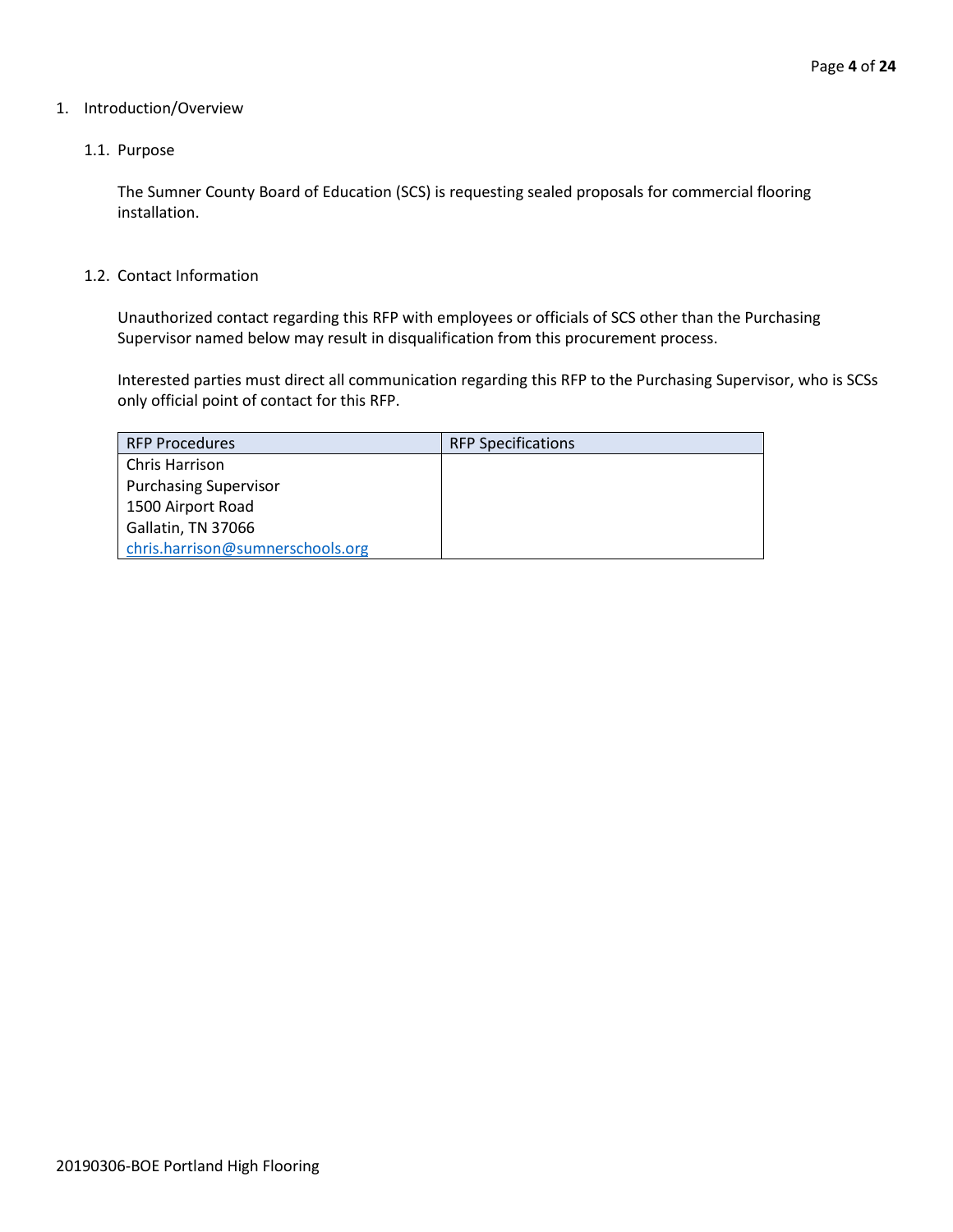## 2. Requirements

2.1. Scope of Work / Specifications

SCS reserves the right to only award the areas to which funds are available.

SCS request the vendor include deductions for work completed by SCS. See Attachment 6.2-Bid Form/Certification.

Jobsite: Portland High 600 College Street Portland, TN 37148

# **Library**

- Carpet
	- o Approximately 501 square yards. Vendor is responsible for final measurements.
	- o Patcraft Work.Study.Play or equivalent product
		- **EXECOMMERCIAL Grade**
		- **Modular Tile 24x24**
		- Color to be selected from manufacturer's standard color choices. Multiple colors may be selected.
- Cove Base
	- o Approximately 240 linear ft.
	- o Flexco Base 2000 or equivalent product
		- $\blacksquare$  4" height x 1/8"
- Demo/Prep/Installation
	- o Demo existing commercial glue down carpet and cove base.
	- o Prep floor for proper adhesion of new commercial modular floor tiles.
	- o Tile and Cove Base to be glued down per manufacturer's specifications.
	- o Install any necessary reducers to transition between different floor surfaces.

# **Front Office – Guidance Office – Career Technical Education Office**

- Luxury Vinyl Tile
	- o Patcraft Timber Grove II 20 MIL or equivalent product
		- **E** Commercial Grade
		- Color to be selected from manufacturer's standard color choices.
- Cove Base
	- o Flexco Base 2000 or equivalent product
		- $\blacksquare$  4" height by  $1/8$ "
- Demo/Prep/Installation
	- o Demo existing commercial glue down carpet and cove base.
	- o Prep floor for proper adhesion of new commercial luxury vinyl tile.
	- o Tile and Cove Base to be glued down per manufacturer's specifications.
	- o Install any necessary reducers to transition between different floor surfaces.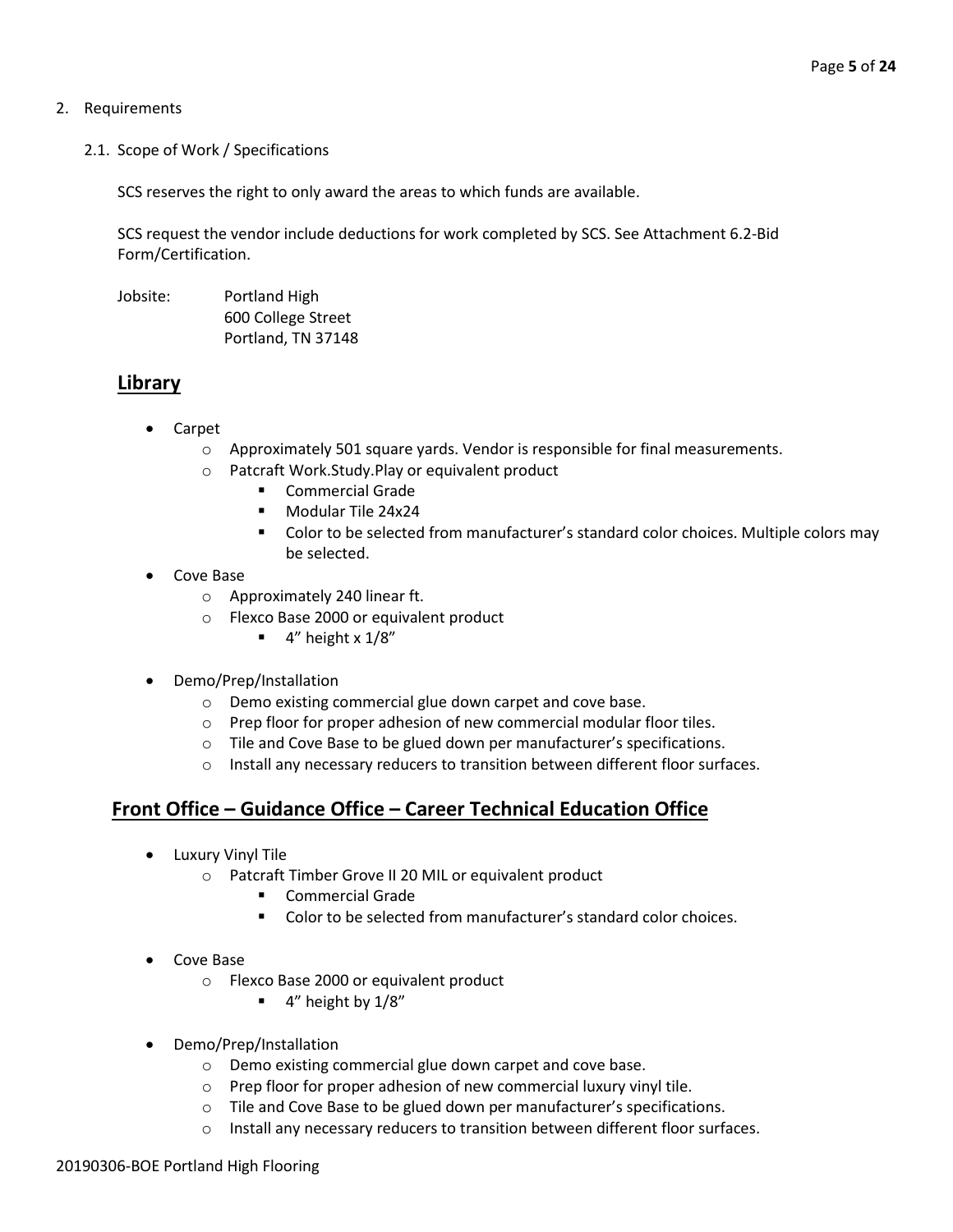• Dimensions

\*Vendor is responsible for final measurements.

- o Front Office
	- **Luxury Vinyl Tile: Approximately 3,087 square foot**
	- **Cove Base: Approximately 840 linear foot**
- o Guidance Office
	- **E** Luxury Vinyl Tile: Approximately 1,871 square foot
	- **Cove Base: Approximately 482 linear foot**
- o Career Technical Education Office
	- **E** Luxury Vinyl Tile: Approximately 1,380 square foot
	- **Cove Base: Approximately 334 linear foot**

## 2.2. Standard Contractor Obligations

- Shall provide and obtain all necessary materials, equipment and labor to perform all items listed in the Scope of Work.
- Shall provide and obtain all necessary permits with Local, County, etc. agencies as required by law and as required in the Scope of Work.
- Shall schedule all necessary inspections with Local, County, etc. agencies as required by law.
- Shall strictly adhere to all specifications, engineered drawings and any other form of documentation related to the completion of the Scope of Work. SCS reserves the right to withhold partial or all payment until the work is completed to the specifications and satisfaction of SCS. Any work not completed to specifications will be the Contractor's sole responsibility and expense to redo.
- Shall dispose of all generated waste materials in compliance with all Local, State and Federal guidelines, regulations and requirements.
- Shall have property trained and experienced staff to facilitate the services specified in the Scope of Work. If applicable, the Contractor shall provide documentation that staff has received the manufacturers' certification to complete the services specified in the Statement of Work.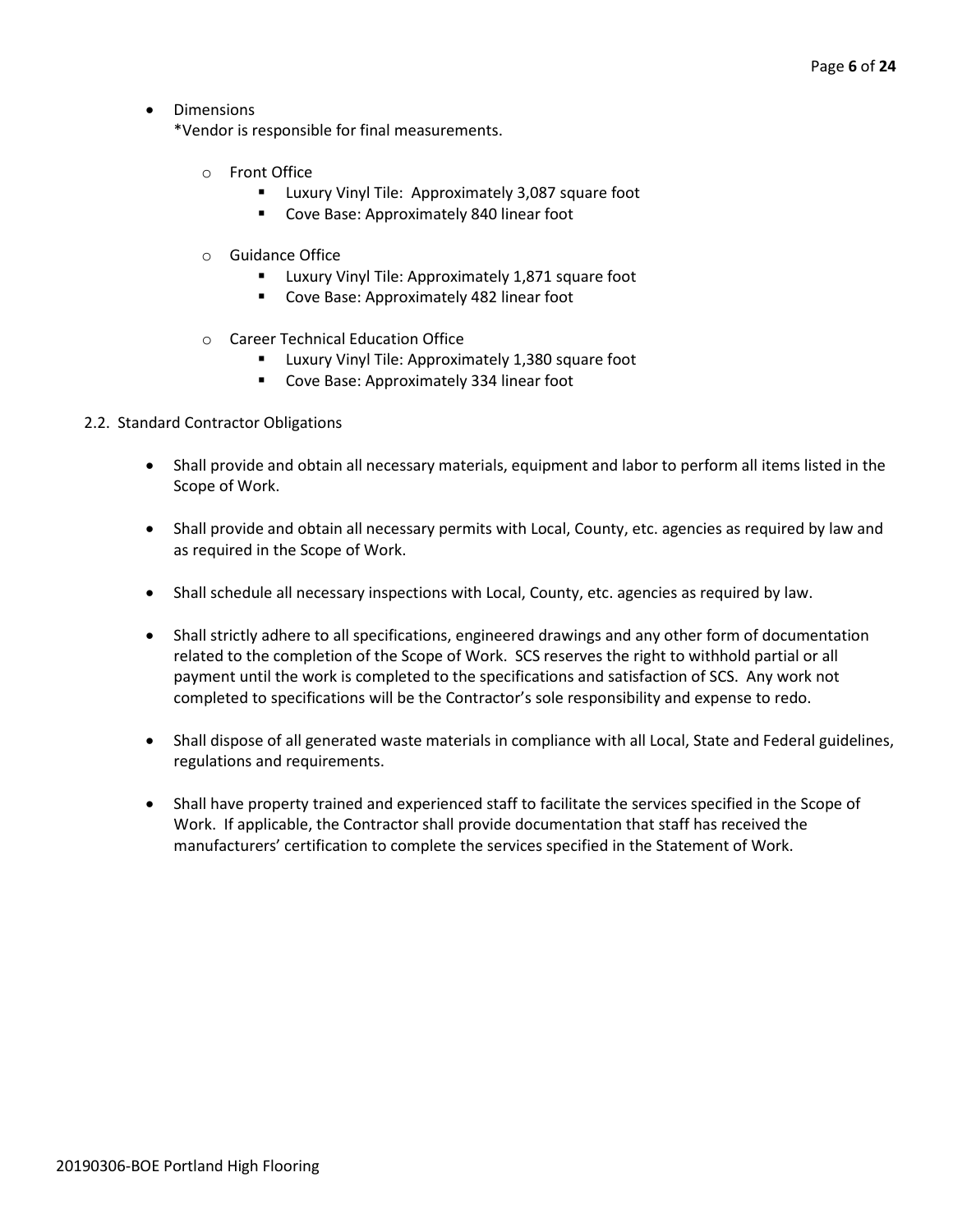- 3. Source Selection and Contract Award
	- Award(s), if made, will be made to the Responsive and Responsible proposer(s) whose proposal is most advantageous to SCS, taking into consideration price and the other evaluation criteria set forth in the RFP.
		- o General Criteria to be determined "Responsive"
			- Does the proposal include all required information, included completed attachment forms and affidavits?
			- Was the proposal delivered on or before the stated deadline? Did it include the required number of copies (hard & electronic)?
		- o General Criteria to be determined "Responsible"
			- Does the Proposer demonstrate an understanding of SCSs needs and proposed approach to the project?
			- **Does the Proposer possess the ability, capacity, skill and financial resources to provide the** service?
			- Can the Proposer take upon itself the responsibilities set forth in the RFP and produce the required outcomes in a timely fashion?
			- **Does the Proposer have the character, integrity, reputation, judgement, experience and** efficiency required for the project?
	- SCS reserves the right to enter into discussions with Proposers which have submitted proposals determined to be reasonably like of being considered for selection to assure a full understanding of and responsiveness to the RFP requirements. Every effort shall be afforded to assure fair and equal treatment with respect to the opportunity for discussion and/or revision of their respective proposals. Revisions may be permitted after the submission and prior to the award for the purpose of obtaining the best offers.
	- SCS reserves the right to negotiate price and contract terms and conditions with the most qualified proposer(s) to provide the requested service. If a mutually beneficial agreement with the lowest responsive and responsible Proposer is not reached, SCS reserves the right to enter into contract negotiations with the next lowest Proposer and continue this process until an agreement is reached.
	- Upon mutual agreement by both parties, SCS shall grant the right to extend the terms, conditions and prices of contract(s) awarded from this RFP to other Institutions (such as State, Local and/or Public Agencies) who express an interest in participating in any contract that results from this RFP. Each of the "piggyback" Institutions will issue their own purchasing documents for purchase of the goods/services. Proposer agrees that SCS shall bear no responsibility or liability for any agreements between Proposer and the other Institution(s) who desire to exercise this option.
- 4. Schedule of Events

| <b>RFP Issued</b>              | <b>February 21, 2019</b>              |
|--------------------------------|---------------------------------------|
| <b>Questions DEADLINE</b>      | <b>February 28, 2019</b>              |
| <b>RFP Submission DEADLINE</b> | March 6, 2019 @ 10:00 a.m. Local Time |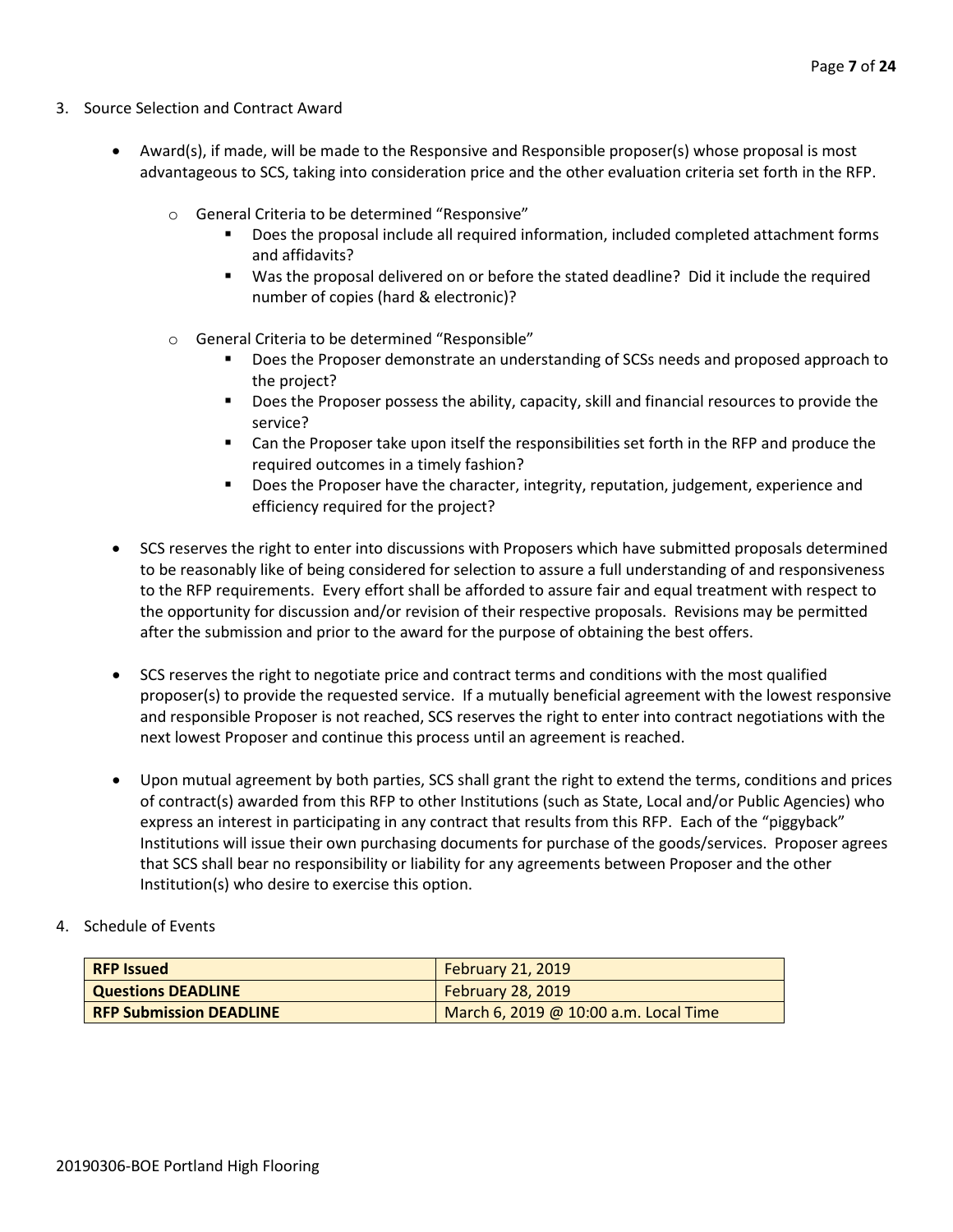## 5. Instructions for Proposal

#### 5.1. Required Forms

- Proposer must complete and submit the Attachments in Section 6. Attachments may be omitted depending on the RFP requirements. Refer to the Table of Contents for omitted Attachments.
- Evidence of a valid State of Tennessee Business License and/or Sumner County Business License.
- For all vendors with annual purchases in excess of \$50,000; a Sumner County Business License must be on file with the SCS Finance Department. Evidence of the license must be provided within ten (10) working days following notification of award; otherwise, SCS may rescind its acceptance of the Proposer's proposal.
- Copy of State of Tennessee License (if applicable) in respective field.
- If applicable, the Proposer must include a copy of the contract(s) the Proposer will submit to be signed.

#### 5.2. New Vendors

- To comply with Internal Revenue Service requirements, all vendors who perform any type of service are required to have a current IRS Form W-9 on file with the SCS Finance Department. It is a mandatory requirement to complete the IRS Form W-9 (Attachment 6.9) included in this RFP.
- To comply with the Tennessee Lawful Employment Act (50-1-702 and 50-1-703), non-employees (individuals paid directly by the employer in exchange for the individual's labor or services) must have on file one (1) of the following documents:
	- o A valid Tennessee driver's license or photo identification;
	- $\circ$  A valid driver's license or photo identification from another state where the license requirements are at least as strict as those in Tennessee;
	- o A birth certificate issued by a U.S. state, jurisdiction or territory;
	- o A U.S. government issued certified birth certificate;
	- o A valid, unexpired U.S. passport;
	- o A U.S. certificate of birth abroad (DS-1350 or FS-545)
	- o A report of birth abroad of a U.S. citizen (FS-240);
	- o A certificate of citizenship (N560 or N561);
	- o A certificate of naturalization (N550, N570 or N578);
	- o A U.S citizen identification card (I-197 or I-179); or
	- $\circ$  Valid alien registration documentation or other proof of current immigration registration recognized by the United States Department of Homeland Security that contains the individual's complete legal name and current alien admission number or alien file number (or numbers if the individual has more than one number).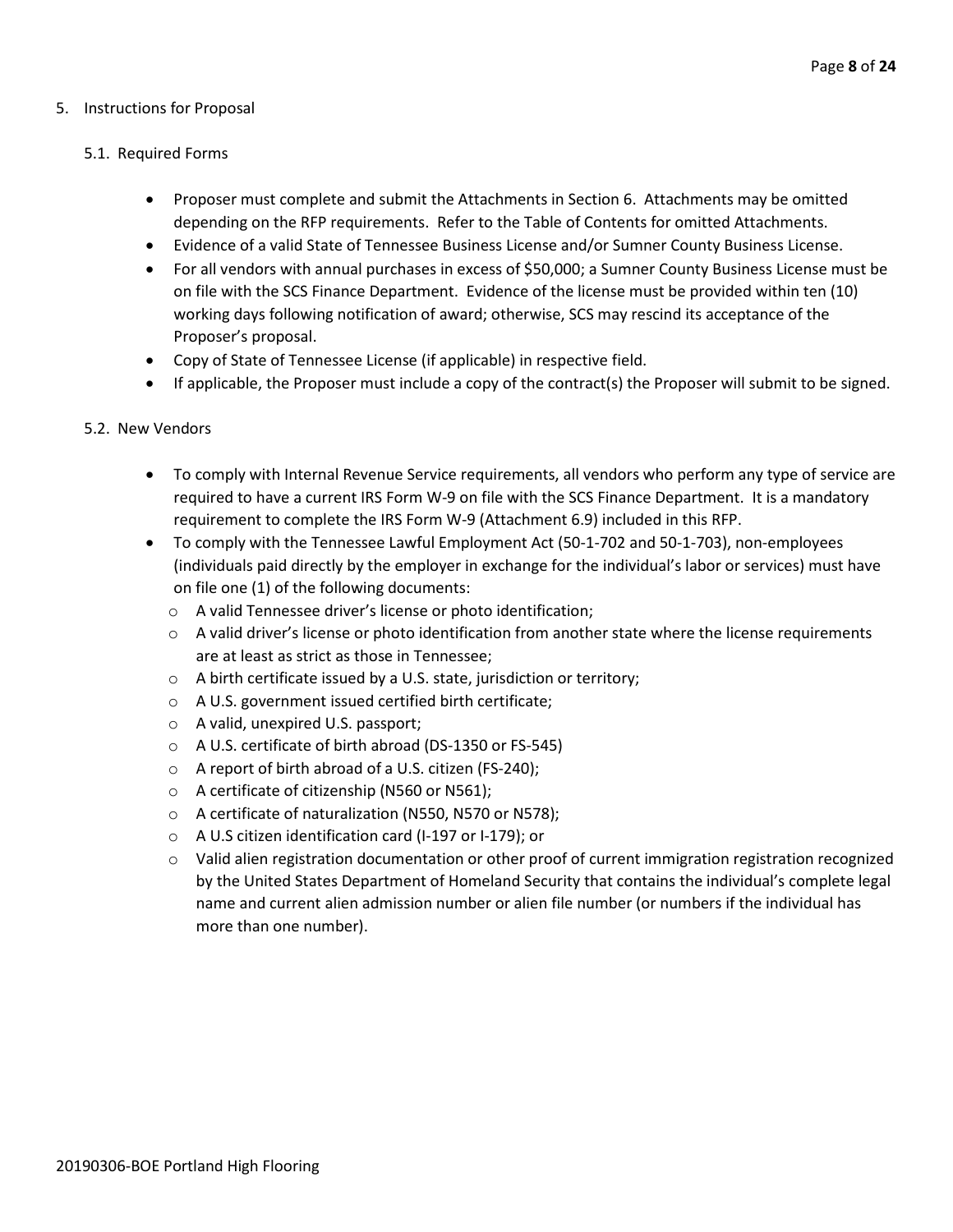5.3. Acknowledgement of Insurance Requirements

By submitting a proposal, Proposer acknowledges that it has read and understands the insurance requirements for the proposal. The Proposer who may have employees, contractors, subcontractors or agents working on SCS properties shall carry current certificates for general and professional liability insurance and for workers' compensation as indicated below. The owner or Principal of each Proposer must also be insured by workers' compensation if they perform any of the services on SCS properties. There will be no exceptions to the insurance requirement. Proposer also understands that the evidence of required insurance must be submitted within fifteen (15) working days following notification of its offer being accepted; otherwise, SCS may rescind its acceptance of the Proposers proposal.

• **General Liability**

| General Aggregate      | \$2,000,000 |
|------------------------|-------------|
| <b>Each Occurrence</b> | \$1,000,000 |

## • **Workers Compensation**

| <b>Workers Compensation</b> | <b>Tennessee Statutory Limits</b> |
|-----------------------------|-----------------------------------|
| <b>Employer's Liability</b> | \$500,000                         |

5.4. Clarification and Interpretation of RFP

The words "must" and "shall" in the RFP indicate mandatory requirements. Taking exception to any mandatory requirement shall be considered grounds for rejection. There are other requirements that SCS considers important but not mandatory. It is important to respond in a concise manner to each section and submit an itemized list of all exceptions.

5.5. Proposal Package

The package containing the proposal must be sealed and clearly marked on the outside of the package:

# **"20190306-BOE Portland High Flooring" DO NOT OPEN**

All sealed proposals packages must include all of the following. Any sealed proposals are subject to rejection as non-conforming if any applicable item is not included.

- One (1) Complete Original
- Two (2) additional copies of the Original
- One (1) electronic format (CD/USB Drive)
- Original Signature on Original Proposal. NO copied or digital signatures.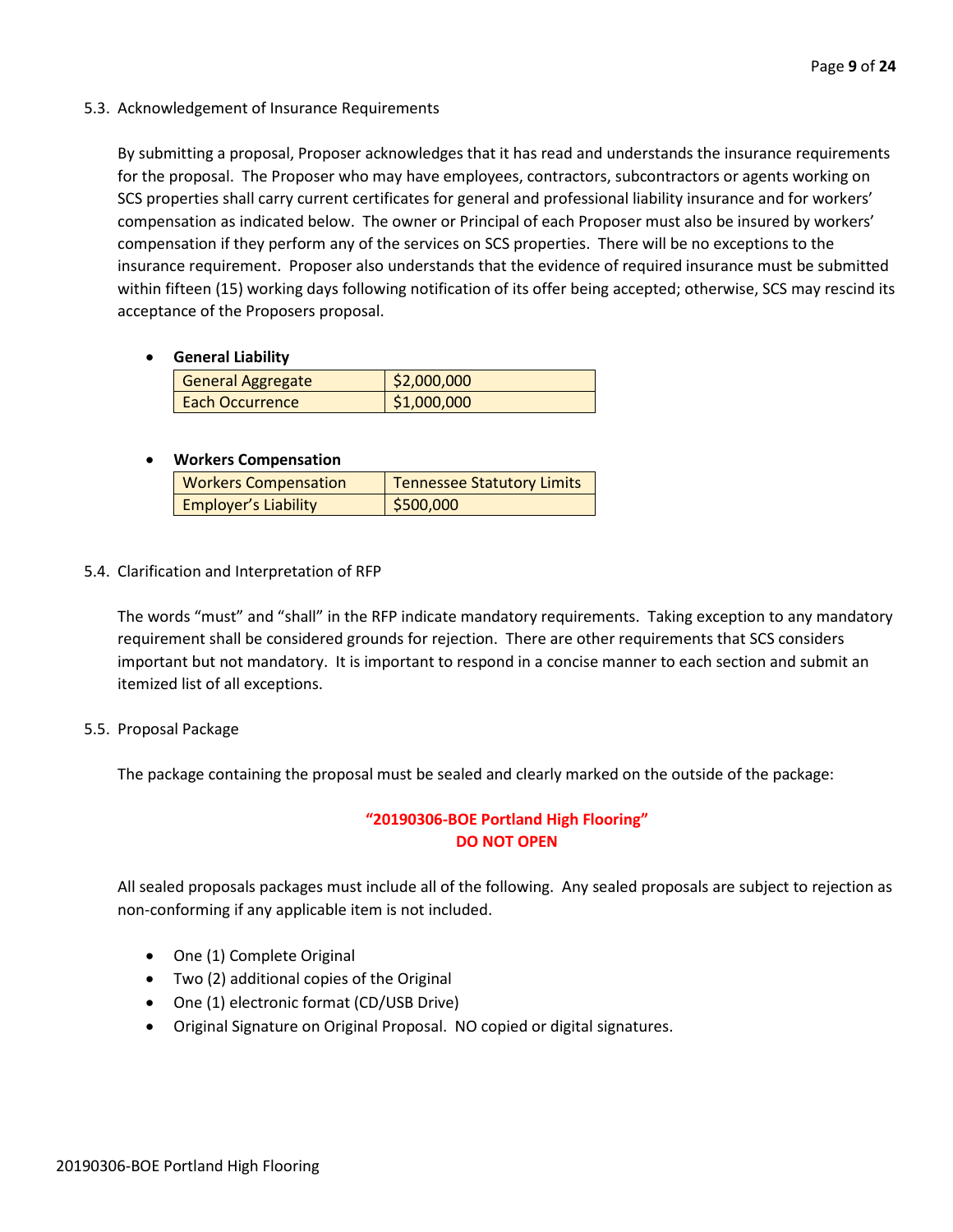The outside of the proposal package must be labeled as follows (if applicable):

- 1. Name of Company and Principal Owner, Business License Number, Expiration Date and License Classification.
- 2. In addition to Item 1, the same is applicable to masonry contractors if the work performed is > \$100,000.
- 3. In addition to Item 1, the same is applicable to HVAC, electrical, plumbing or A/C contractors if the work performed is > \$25,000.
- 4. In addition to Item 1, the same is applicable plus the Department of Environment & Conservation License Number and Classification, applicable to geothermal contractors if the work performed is > \$25,000.
- 5. If the prime contractor performs the masonry portion of the project or any of the above listed contractor skill sets and the work performed is > \$100,000; it must be so designated.
- 6. Only one (1) contractor in each classification listed shall be written on the bid envelope.
- 5.6. Delivery of Proposals

Sealed proposals will be accepted until **March 6, 2019 @ 10:00 a.m. Local Time**. Proposals received after that time will be deemed invalid. Vendors mailing proposal packages must allow sufficient time to ensure receipt of their package by the time specified. SCS shall not accept proposals via electronic transmission such as email, fax, etc. There will be no exceptions. Proposals will be opened and read aloud. The reading of the bids will begin at **10:00 a.m. Local Time**.

Due to the nature of deliveries to the SCS Support Services Facility by carriers such as UPS, FedEx and such like; the proposal package will be accepted if the date and time on the delivery confirmation are indicated to be on or before the Proposal Deadline.

Delivery Address: Sumner County Board of Education Attn: Purchasing Supervisor 1500 Airport Road Gallatin, TN 37066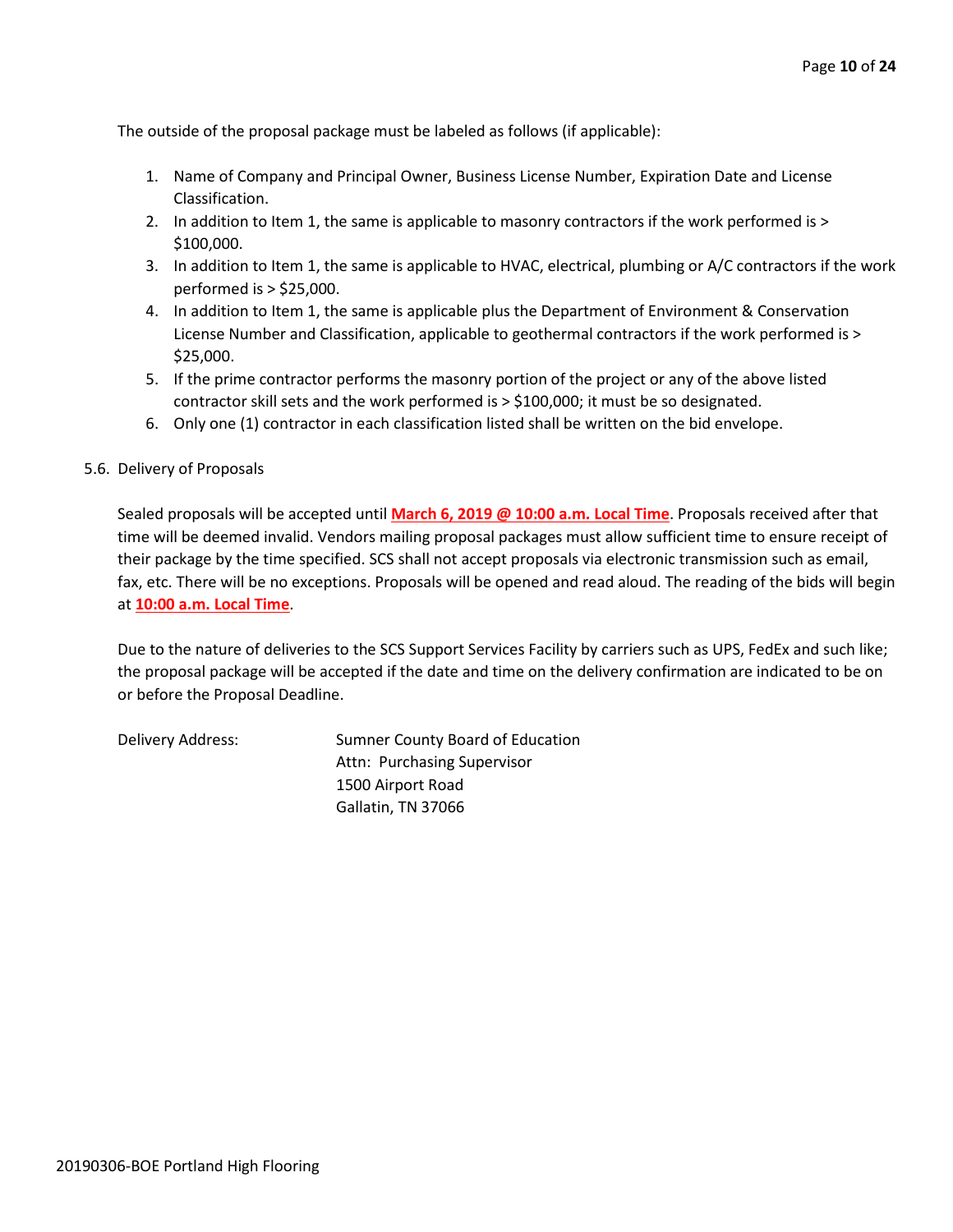#### 5.7. Evaluation of Proposals

The SCS Purchasing Supervisor will first examine the proposals to reject those that are clearly non-responsive to the stated requirements. Proposers who are determined to be non-responsive and/or non-responsible will be notified of this determination.

The evaluation process will include the following factors:

- Company Experience and Qualifications
	- o The nature and scope of the Proposers business.
	- $\circ$  The number of years the Proposer has been licensed to do business.
	- $\circ$  The number of years the Proposer has been providing the requested services.
	- o How many similarly sized or larger K-12 clients have you contract with?
- Compensation/Price Data
	- o Address all costs associated with performance of the contracted services.
- Past Performance and References
	- $\circ$  Provided a minimum of three (3) client references for similar projects in size and scope successfully completed by Proposer within the last three (3) years. Attachment 6.3.
	- $\circ$  SCS may also consider other sources of pertinent past performance information, including the districts own experience with the Proposer.
- 5.8. Request for Clarification of Proposals

Requests for clarification of proposals shall be distributed by the Purchasing Supervisor in writing (or email).

#### 5.9. Protests

In the event that any interested party finds any part of the listed specifications, terms or conditions to be discrepant, incomplete or otherwise questionable in any respect; it shall be the responsibility of the concerned party to notify the SCS Purchasing Office of such matters immediately upon receipt of the RFP. All notifications must be sent to the Purchasing Supervisor via email at [purchasing@sumnerschools.org.](mailto:purchasing@sumnerschools.org)

Any actual or prospective Proposer who is aggrieved in connection with the RFP or award of a contract may protest to the Purchasing Supervisor and/or the Sumner County Board of Education at its regularly scheduled meeting.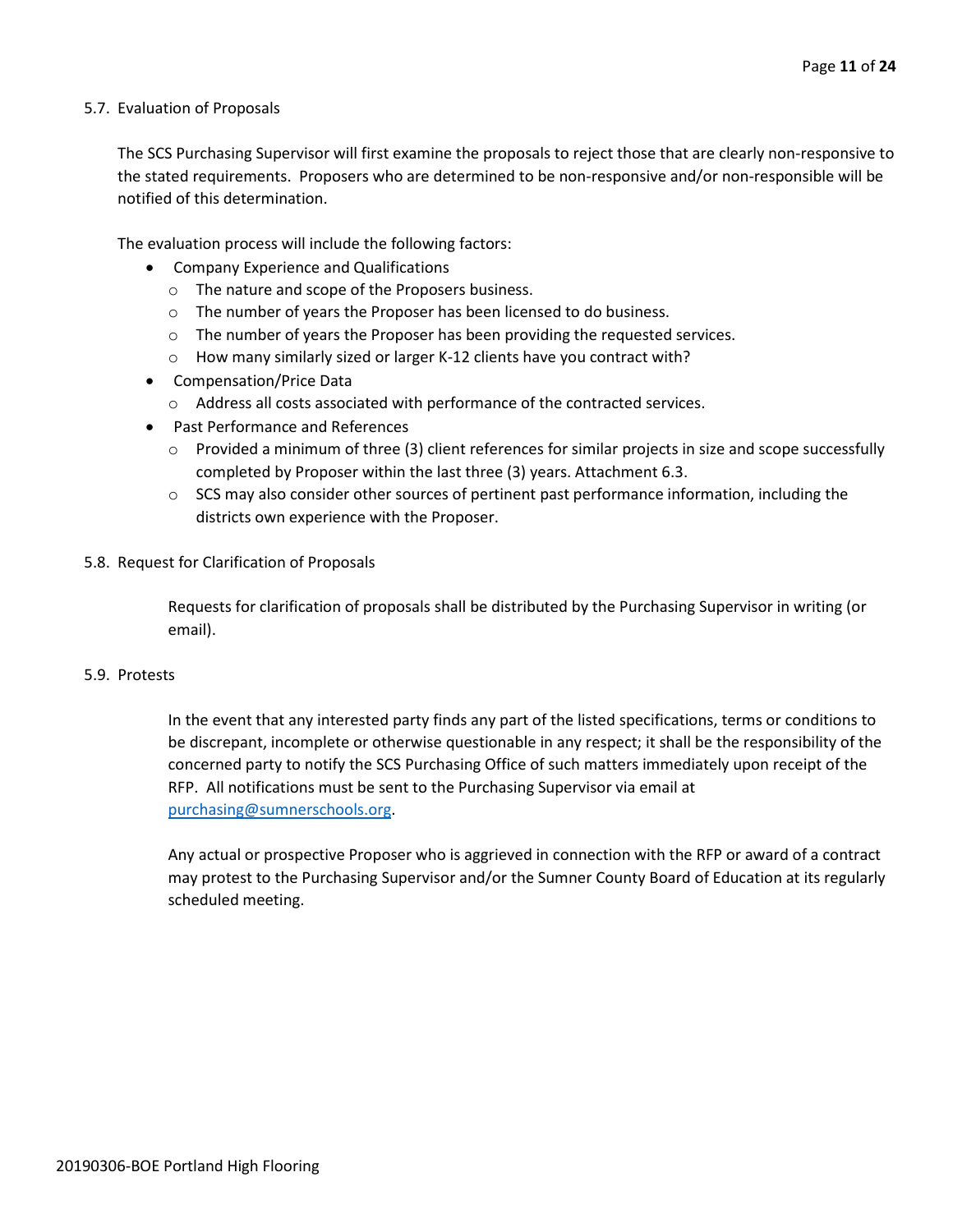#### **ATTACHMENT 6.1 - Contact Information**

| <b>Company Legal Name:</b>                 |          |
|--------------------------------------------|----------|
| <b>Company Official Address:</b>           |          |
|                                            |          |
| Company Web Site (URL):                    |          |
|                                            |          |
| Contact Person for project administration: |          |
|                                            |          |
|                                            |          |
|                                            |          |
|                                            | (office) |
|                                            | (mobile) |
|                                            |          |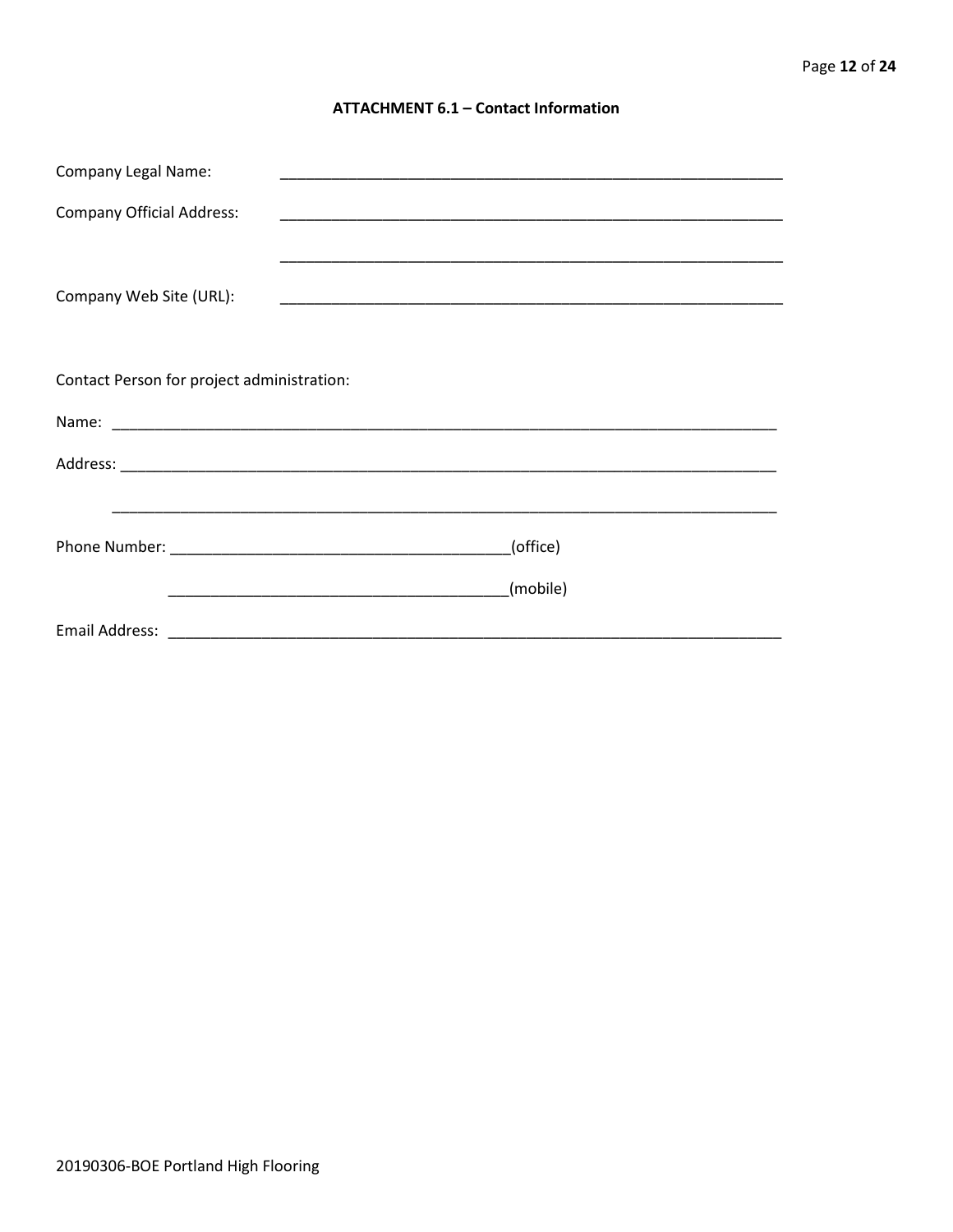

Attn: Purchasing Supervisor 1500 Airport Road Gallatin, TN 37066

# **ATTACHMENT 6.2 – Bid Form/Certification 20190306-BOE Portland High Flooring**

| <b>AREA</b>                                    | <b>PRICE</b> |
|------------------------------------------------|--------------|
| Library                                        |              |
| Front Office                                   |              |
| <b>Guidance Office</b>                         |              |
| <b>Career &amp; Technical Education Office</b> |              |

\*SCS reserves the right to only award the areas in which funds are available.

# **DEDUCTIONS**:

\*Work completed by SCS

| <b>AREA</b>                         | <b>SCS Demo Existing Flooring/Base</b> | <b>SCS Move Furniture</b> |
|-------------------------------------|----------------------------------------|---------------------------|
| Library                             |                                        |                           |
| <b>Front Office</b>                 |                                        |                           |
| <b>Guidance Office</b>              |                                        |                           |
| Career & Technical Education Office |                                        |                           |

| Address<br><u> 1989 - Jan Berlin, Amerikaansk politiker (* 1958)</u> |
|----------------------------------------------------------------------|

(*street*) (*city, state, zip*)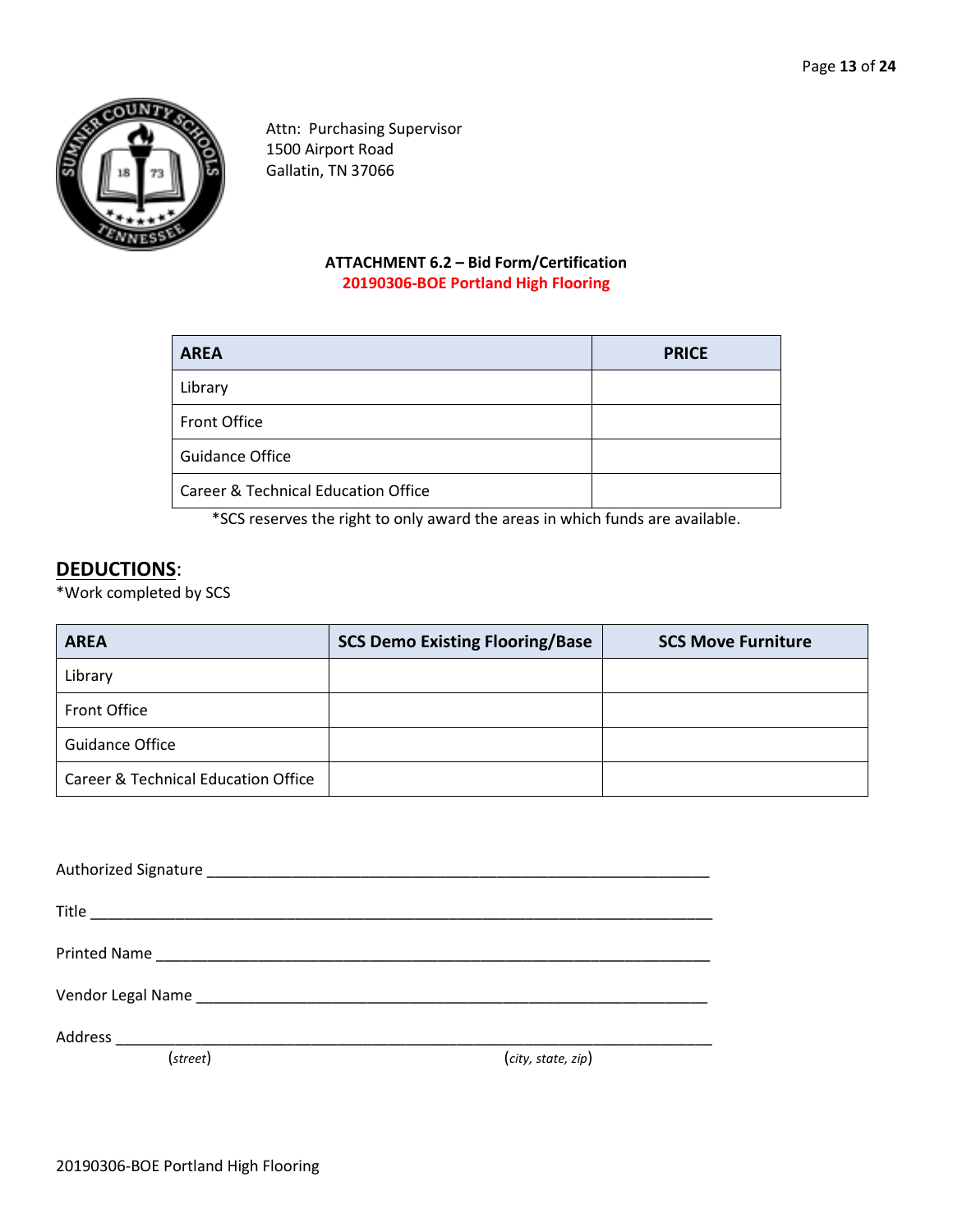| <b>ATTACHMENT 6.3 - References</b> |  |  |
|------------------------------------|--|--|
|------------------------------------|--|--|

\*Proposers may copy this page and submit additional references.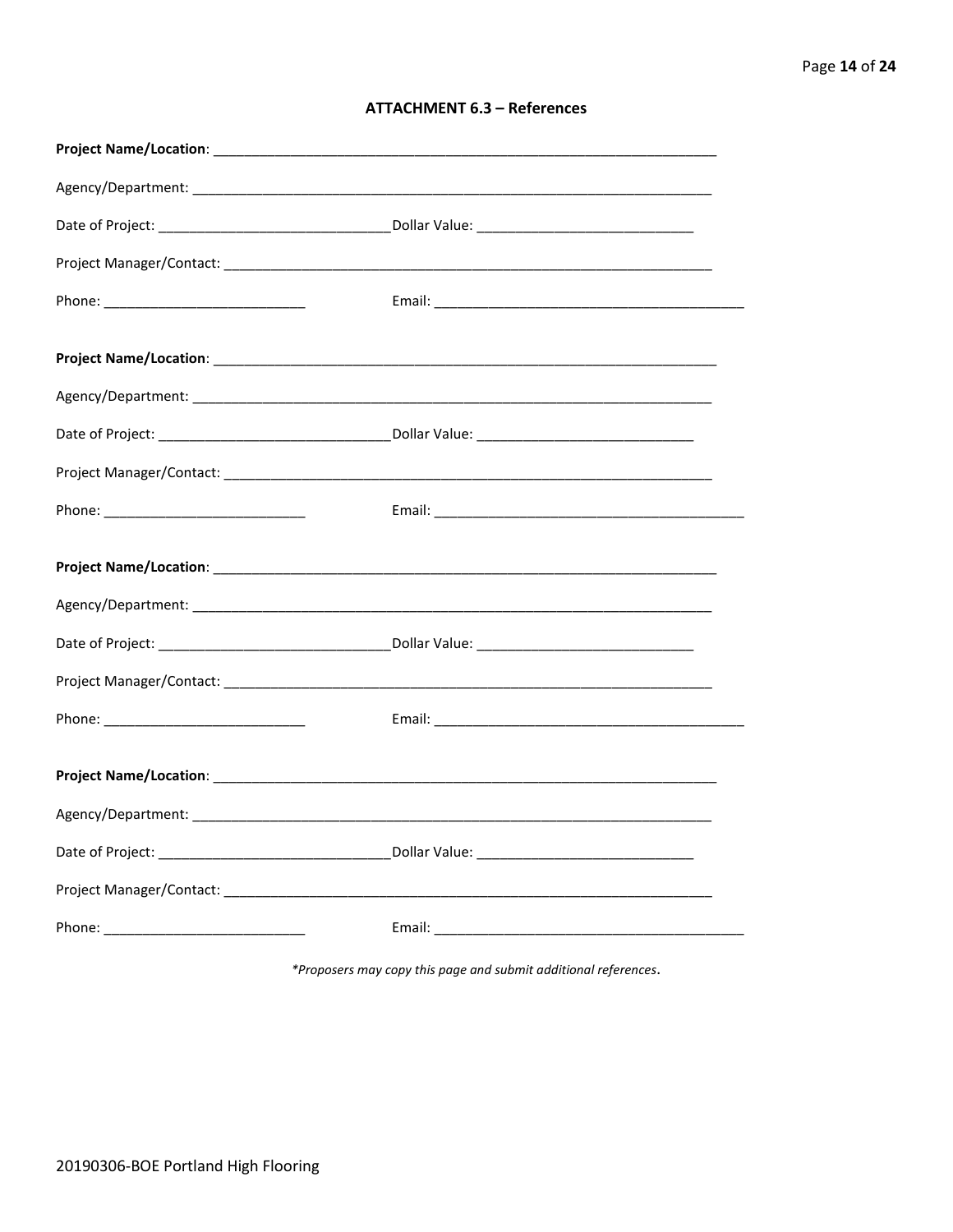#### **ATTACHMENT 6.4 – Certification Regarding Debarment or Suspension**

The prospective participant certifies, to the best of its knowledge and belief, that it and its principals:

- Are not presently debarred, suspended, proposed for debarment, declared ineligible or voluntarily excluded from participation in transactions under federal non-procurement programs by any federal department or agency;
- Have not, within the three-year period preceding the proposal, had one or more public transactions (federal, state or local) terminated for cause or default; and
- Are not presently indicated or otherwise criminally or civilly charged by a government entity (federal, state or local) and have not, within the three-year period preceding the bid, been convicted or had a civil judgement rendered against it:
	- $\circ$  For the commission of fraud or a criminal offense in connection with obtaining, attempting to obtain or performing a public transaction (federal, state or local) or a procurement contract under such a public transaction;
	- $\circ$  For the violation of federal or state antitrust statutes, including those proscribing price fixing between competitors, the allocation of customers between competitors, or bid rigging; or
	- o For the commission of embezzlement, theft, forgery, bribery, falsification or destruction of records, making false statements, or receiving stolen property.

\_\_\_\_\_\_\_\_\_\_\_\_\_\_\_\_\_\_\_\_\_\_\_\_\_\_\_\_\_\_\_\_\_\_\_\_\_\_\_\_\_\_\_\_\_\_\_\_\_\_\_\_

I understand that a false statement on this certification may be grounds for the rejection of this proposal or the termination of the award. In addition, under 18 U.S.C. 1001, a false statement may result in a fine of up to \$10,000 or imprisonment for up to five years, or both.

Name of Participating Agency: \_\_\_\_\_\_\_\_\_\_\_\_\_\_\_\_\_\_\_\_\_\_\_\_\_\_\_\_\_\_\_\_\_\_\_\_\_\_\_\_\_\_\_\_\_\_\_\_\_\_\_\_\_\_\_\_\_\_\_\_

Name and Title of Authorized Representative: \_\_\_\_\_\_\_\_\_\_\_\_\_\_\_\_\_\_\_\_\_\_\_\_\_\_\_\_\_\_\_\_\_\_\_\_\_\_\_\_\_\_\_\_\_\_\_

Signature of Authorized Representative: \_\_\_\_\_\_\_\_\_\_\_\_\_\_\_\_\_\_\_\_\_\_\_\_\_\_\_\_\_\_\_\_\_\_\_\_\_\_\_\_\_\_\_\_\_\_\_\_\_\_\_\_

Date: \_\_\_\_\_\_\_\_\_\_\_\_\_\_\_\_\_\_\_\_\_\_\_\_\_\_\_\_

\_\_\_\_ I am unable to certify to the above statement. Attached is my explanation.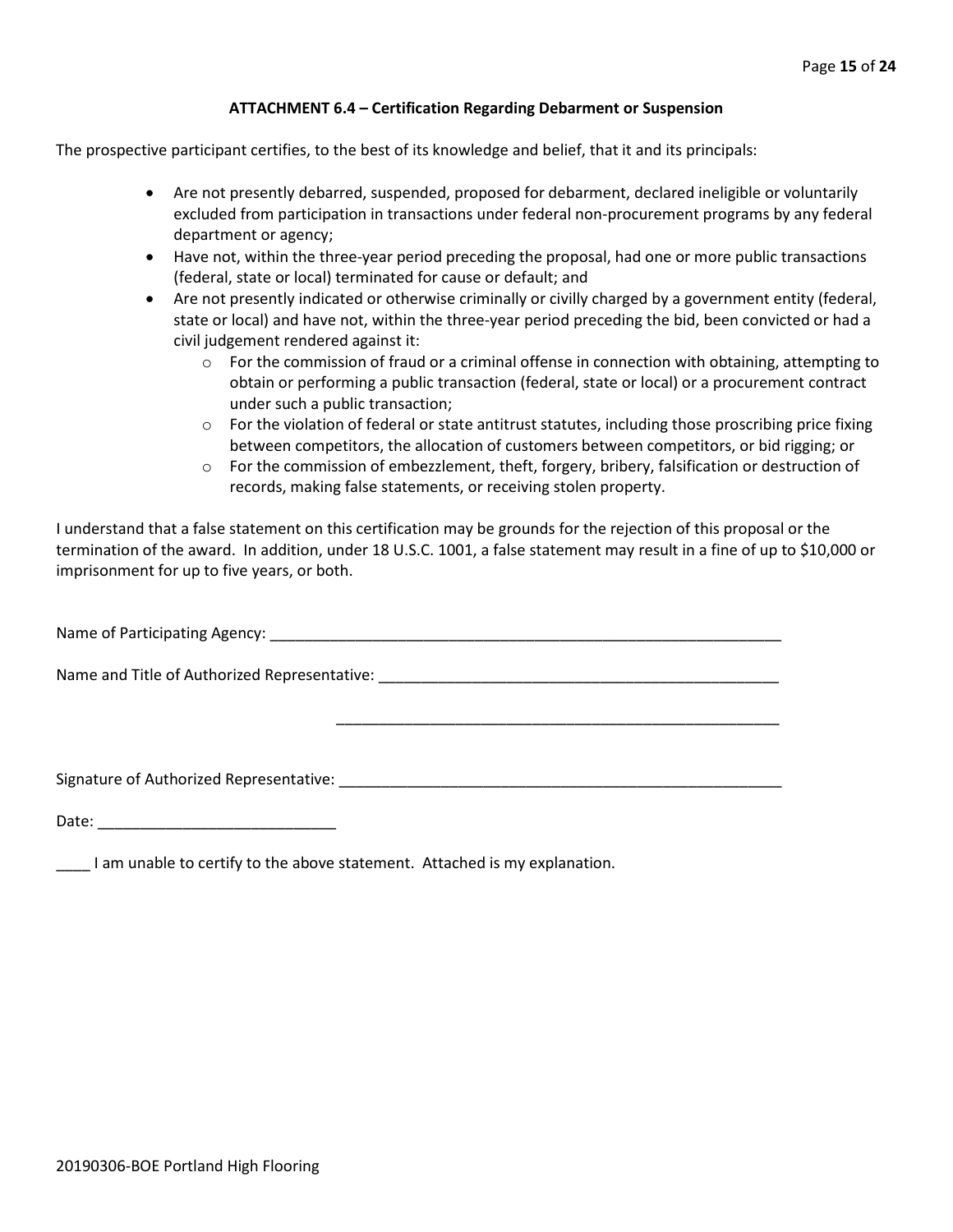#### **ATTACHMENT 6.5 – Condition of Submitting Proposal**

The undersigned Proposer has carefully examined all instructions, requirements, specifications, terms and conditions of the RFP and certifies:

- It is a reputable company regularly engaged in providing goods and/or services necessary to meet the requirements, specifications, terms and conditions of the RFP.
- All statements, information and representations prepared and submitted in response to the RFP are current, complete, true and accurate. Proposer acknowledges that the Sumner County Board of Education (SCS) will rely on such statements, information and representations in selecting the successful proposer(s).
- That the prices quoted shall be SCSs pricing for the products and/or service.
- It shall be bound by all statements, representations, warranties and guarantees made in its proposal.
- Proposer acknowledges that the contract may be canceled if any conflict of interest or appearance of a conflict of interest is discovered by SCS, in its sole discretion.
- All purchase orders must be duly authorized and executed by SCS and subject to the terms and conditions of the RFP.

By checking this box, Proposer agrees that SCS reserves the right to extend the terms, conditions, and prices of this contract to other Institutions (such as State, Local and/or Public Agencies) who express an interest in participating in any contract that results from this RFP. Each of the piggyback Institutions will issue their own purchasing documents for the goods/services. Proposer agrees that SCS shall bear no responsibility or liability for any agreements between Proposer and the other Institution(s) who desire to exercise this option.

| ADDRESS: |                                                                                                                      |
|----------|----------------------------------------------------------------------------------------------------------------------|
|          |                                                                                                                      |
| PHONE:   | (office)                                                                                                             |
|          | (mobile)                                                                                                             |
| EMAIL:   | <u> 1989 - Johann John Stein, mars and de British and de British and de British and de British and de British an</u> |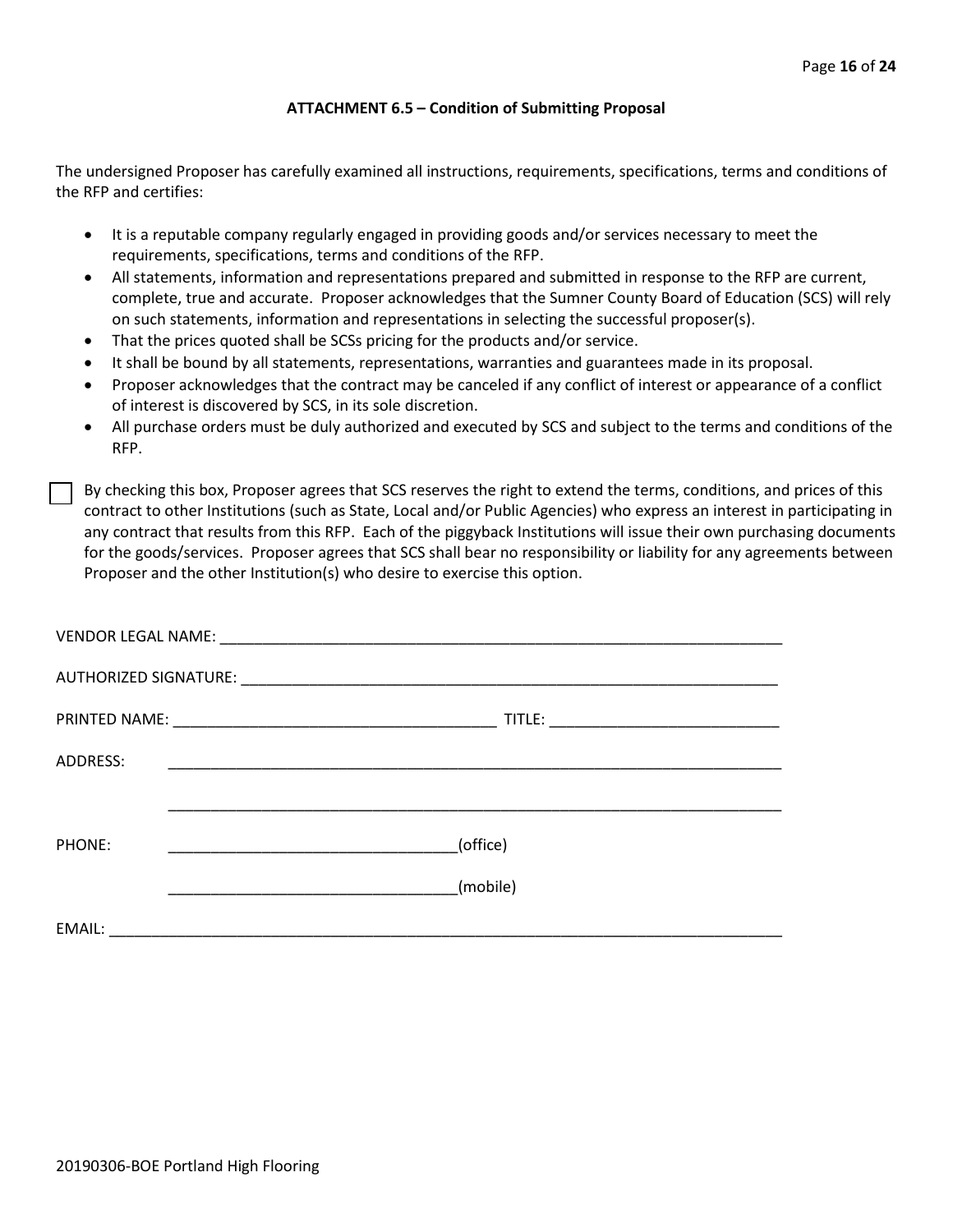#### **ATTACHMENT 6.6 – Statement of Non-Collusion**

The undersigned affirms that they are duly authorized to execute this contract, that this company, corporation, firm, partnership or individual has not prepared this proposal in collusion with any other respondent, and that the contents of this proposal as to prices, terms or conditions of said proposal have not been communicated by the undersigned nor by any employee or agent to any other person engaged in this type of business prior to the official opening of this proposal.

| Address: |          |  |  |  |  |
|----------|----------|--|--|--|--|
|          | (office) |  |  |  |  |
|          | (mobile) |  |  |  |  |
|          |          |  |  |  |  |
|          |          |  |  |  |  |
|          |          |  |  |  |  |
|          |          |  |  |  |  |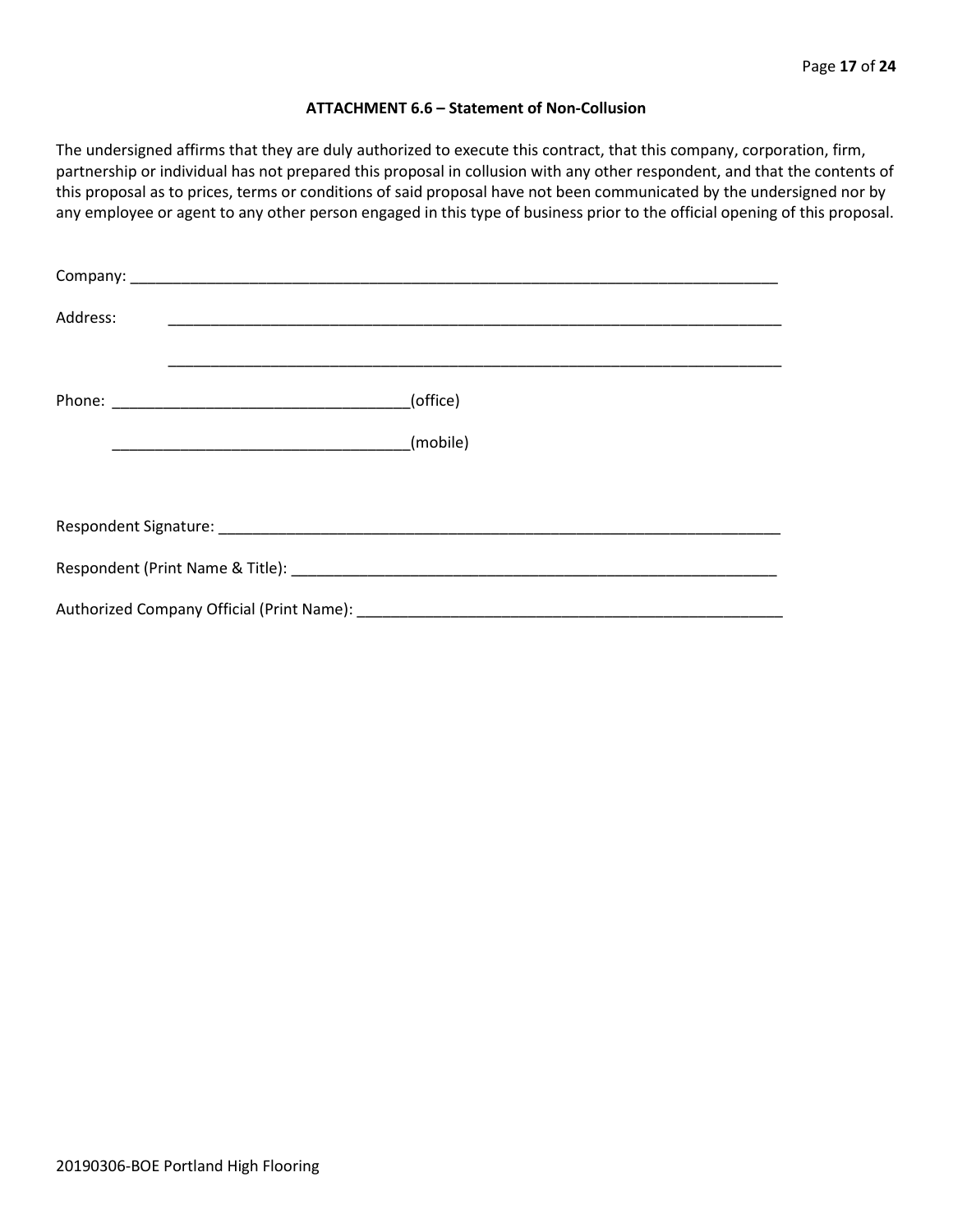#### **ATTACHMENT 6.7 – Attestation Re Personnel**

# **ATTESTATION RE PERSONNEL USED IN CONTRACT PERFORMANCE**

| CONTRACTOR LEGAL ENTITY NAME:                                          |  |
|------------------------------------------------------------------------|--|
| FEDERAL EMPLOYER IDENTIFICATION NUMBER:<br>(or Social Security Number) |  |

**The Contractor, identified above, does hereby attest, certify, warrant and assure that the Contractor shall not knowingly utilize the services of an illegal immigrant in the performance of this Contract and shall not knowingly utilize the services of any subcontractor who will utilize the services of an illegal immigrant in the performance of this Contract, T.C.A. § 12-3-309.**

SIGNATURE & DATE:

*NOTICE: This attestation MUST be signed by an individual empowered to contractually bind the Contractor.*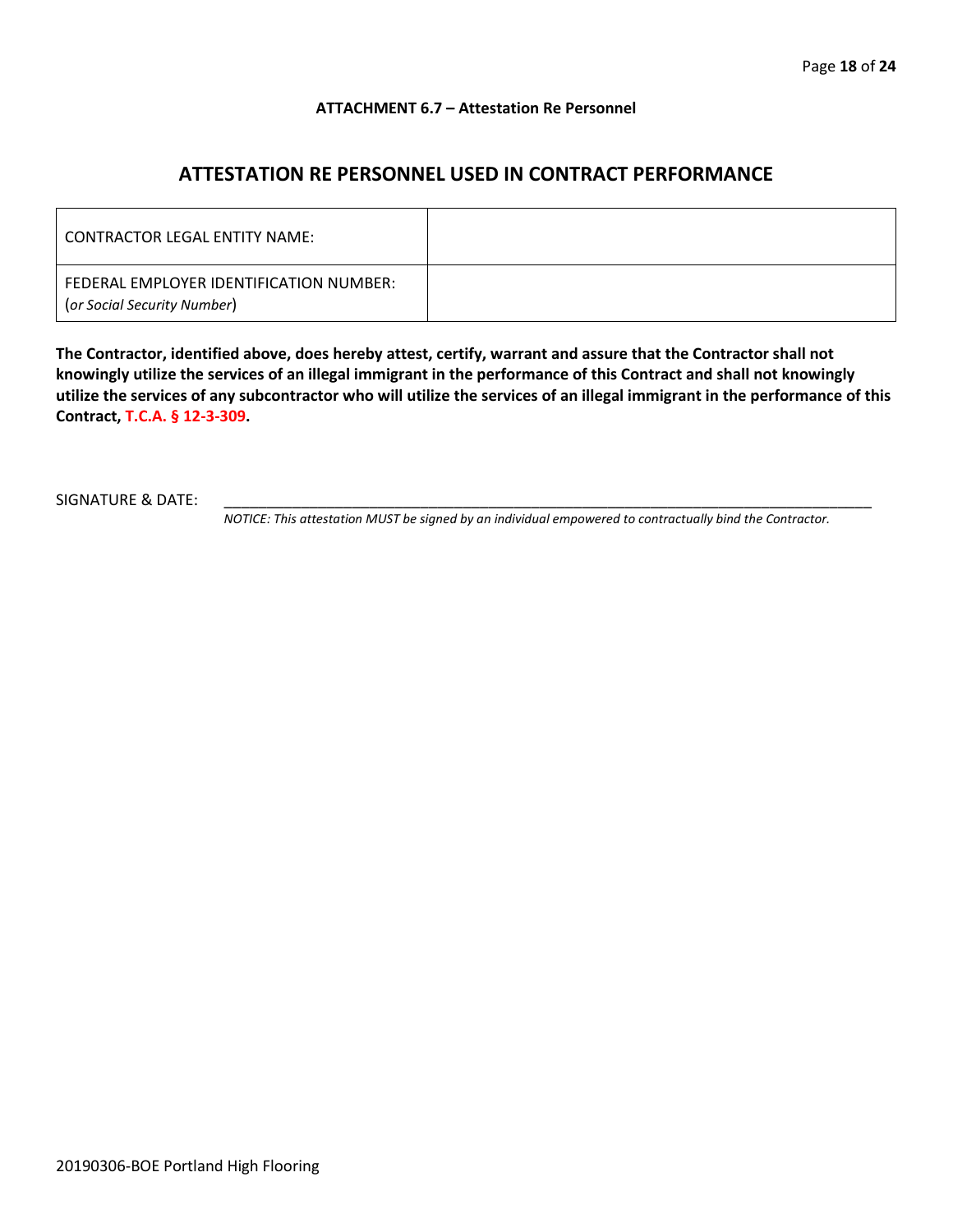#### **ATTACHMENT 6.8 – Drug Free Workplace Affidavit**

The Sumner County Board of Education is committed to maintaining a safe and productive work environment for its employees and to providing high quality service to its citizens. The goal of this policy is for Sumner County Board of Education employees and contractors to remain, or become and remain, drug-free. Abuse and dependency on alcohol and/or drugs can seriously affect the health of employees, contractors and citizens, jeopardize personal safety, impact the safety of others and impair job performance.

STATE OF

**COUNTY OF** \_\_\_\_\_\_\_\_\_\_\_\_\_\_\_\_\_\_\_\_\_\_\_\_\_\_\_\_\_\_\_\_\_

The undersigned, principal officer of

an employer of five (5) or more employees contracting with Sumner County Board of Education to provide goods or services, hereby states under oath as follows:

- 1. The undersigned is a principal officer of (hereinafter referred to as the "Company") and is duly authorized to execute this Affidavit on behalf of the Company.
- 2. The Company submits this Affidavit pursuant to T.C.A. § 50-9-113, which requires each employer with no less than five (5) employees receiving pay who contracts with the state and any local government to provide contracted services to submit an affidavit stating that such employer has a drug-free workplace program that complies with Title 50, Chapter 9 of the *Tennessee Code Annotated*.
- 3. The Company is in compliance with T.C.A. § 50-9-113 and all applicable Federal Laws, Rules and Regulations requiring a drug-free workplace program.

Further affiant saith not.

| <b>Principal Officer:</b>                                                                                                                                                                                                                      |              |  |  |  |  |  |  |  |
|------------------------------------------------------------------------------------------------------------------------------------------------------------------------------------------------------------------------------------------------|--------------|--|--|--|--|--|--|--|
| <b>STATE OF</b>                                                                                                                                                                                                                                |              |  |  |  |  |  |  |  |
| <b>COUNTY OF</b>                                                                                                                                                                                                                               |              |  |  |  |  |  |  |  |
| Before me personally appeared<br>with whom<br>I am personally acquainted (or proved to me on the basis of satisfactory evidence) and who acknowledged that such<br>person executed the foregoing affidavit for the purposes therein contained. |              |  |  |  |  |  |  |  |
| Witness my hand and seal at office this                                                                                                                                                                                                        | day of<br>20 |  |  |  |  |  |  |  |

\_\_\_\_\_\_\_\_\_\_\_\_\_\_\_\_\_\_\_\_\_\_\_\_\_\_\_\_\_\_\_\_\_\_\_\_\_\_\_\_\_\_\_\_\_\_\_\_ Notary Public

My commission expires: \_\_\_\_\_\_\_\_\_\_\_\_\_\_\_\_\_\_\_\_\_\_\_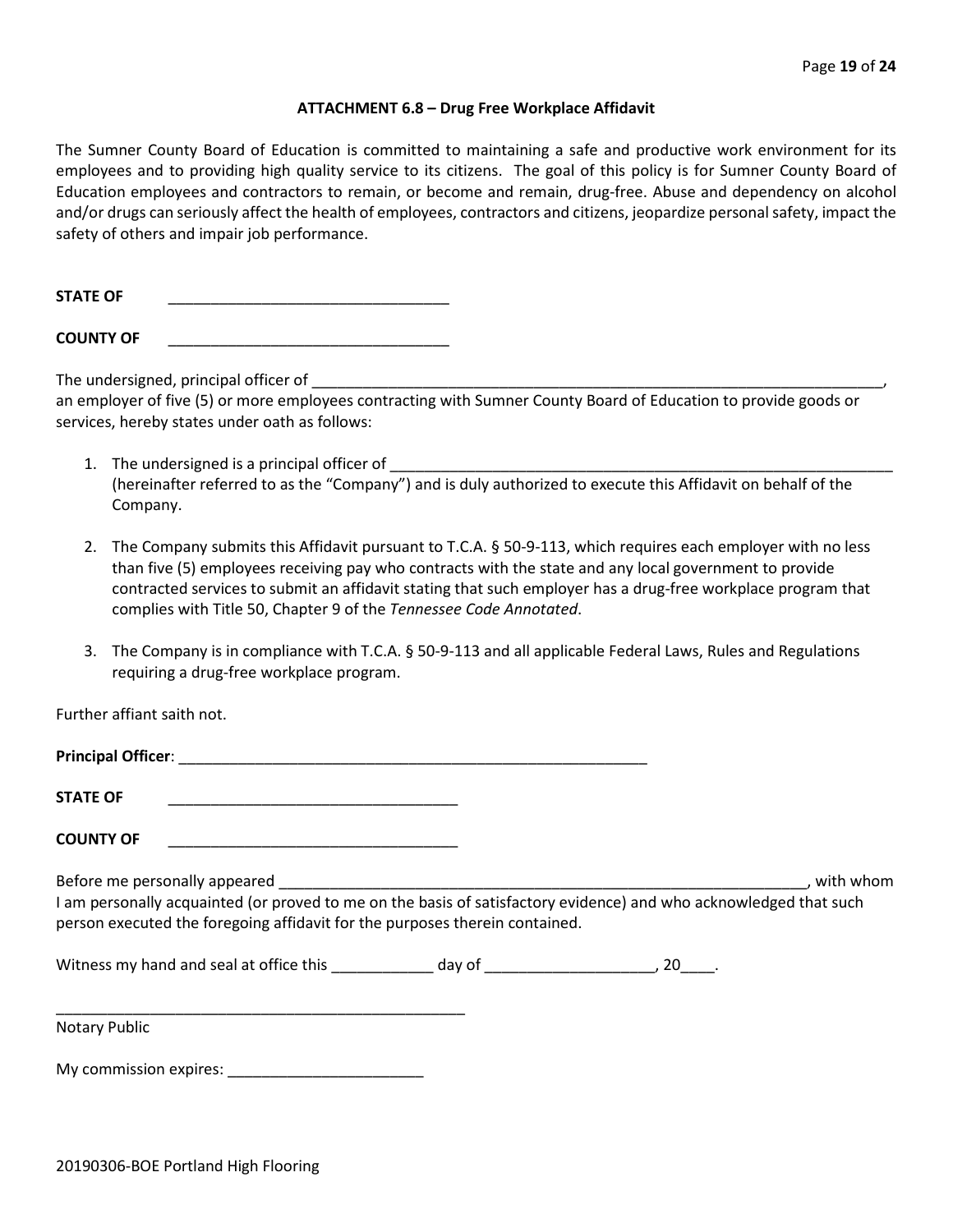#### **ATTACHMENT 6.9 – W9**

|                                                                                                                                                                                                                                                                                                                                                                                                                                                                                                                                                                                                                                                                                                                                                                             | <b>Request for Taxpayer</b><br>(Rev. December 2014)<br><b>Identification Number and Certification</b><br>Department of the Treasury<br>Internal Revenue Service<br>1 Name (as shown on your income tax return). Name is required on this line; do not leave this line blank.                                                                                |                                                                                                                                                                                           |                                                                                                                                               |        |              |  |  |                                                                                                                                                                | Give Form to the<br>requester. Do not<br>send to the IRS.                   |  |  |  |  |  |
|-----------------------------------------------------------------------------------------------------------------------------------------------------------------------------------------------------------------------------------------------------------------------------------------------------------------------------------------------------------------------------------------------------------------------------------------------------------------------------------------------------------------------------------------------------------------------------------------------------------------------------------------------------------------------------------------------------------------------------------------------------------------------------|-------------------------------------------------------------------------------------------------------------------------------------------------------------------------------------------------------------------------------------------------------------------------------------------------------------------------------------------------------------|-------------------------------------------------------------------------------------------------------------------------------------------------------------------------------------------|-----------------------------------------------------------------------------------------------------------------------------------------------|--------|--------------|--|--|----------------------------------------------------------------------------------------------------------------------------------------------------------------|-----------------------------------------------------------------------------|--|--|--|--|--|
| N                                                                                                                                                                                                                                                                                                                                                                                                                                                                                                                                                                                                                                                                                                                                                                           | Individual/sole proprietor or                                                                                                                                                                                                                                                                                                                               | 2 Business name/disregarded entity name, if different from above<br>3 Check appropriate box for federal tax classification; check only one of the following seven boxes:<br>C Corporation | S Corporation Partnership                                                                                                                     |        | Trust/estate |  |  |                                                                                                                                                                | 4 Exemptions (codes apply only to<br>certain entities, not individuals; see |  |  |  |  |  |
| Specific Instructions on page<br>Print or type                                                                                                                                                                                                                                                                                                                                                                                                                                                                                                                                                                                                                                                                                                                              | single-member LLC<br>Limited liability company. Enter the tax classification (C=C corporation, S=S corporation, P=partnership) ▶<br>Note. For a single-member LLC that is disregarded, do not check LLC; check the appropriate box in the line above for<br>the tax classification of the single-member owner.<br>Other (see instructions) ▶                |                                                                                                                                                                                           |                                                                                                                                               |        |              |  |  | instructions on page 3):<br>Exempt payee code (if any)<br>Exemption from FATCA reporting<br>code (if any)<br>(Applies to accounts maintained outside the U.S.) |                                                                             |  |  |  |  |  |
| See                                                                                                                                                                                                                                                                                                                                                                                                                                                                                                                                                                                                                                                                                                                                                                         | 5 Address (number, street, and apt. or suite no.)<br>6 City, state, and ZIP code                                                                                                                                                                                                                                                                            |                                                                                                                                                                                           |                                                                                                                                               |        |              |  |  | Requester's name and address (optional)                                                                                                                        |                                                                             |  |  |  |  |  |
|                                                                                                                                                                                                                                                                                                                                                                                                                                                                                                                                                                                                                                                                                                                                                                             | 7 List account number(s) here (optional)                                                                                                                                                                                                                                                                                                                    |                                                                                                                                                                                           |                                                                                                                                               |        |              |  |  |                                                                                                                                                                |                                                                             |  |  |  |  |  |
| Part I                                                                                                                                                                                                                                                                                                                                                                                                                                                                                                                                                                                                                                                                                                                                                                      |                                                                                                                                                                                                                                                                                                                                                             | <b>Taxpayer Identification Number (TIN)</b>                                                                                                                                               |                                                                                                                                               |        |              |  |  |                                                                                                                                                                |                                                                             |  |  |  |  |  |
| Social security number<br>Enter your TIN in the appropriate box. The TIN provided must match the name given on line 1 to avoid<br>backup withholding. For individuals, this is generally your social security number (SSN). However, for a<br>resident alien, sole proprietor, or disregarded entity, see the Part I instructions on page 3. For other<br>entities, it is your employer identification number (EIN). If you do not have a number, see How to get a                                                                                                                                                                                                                                                                                                          |                                                                                                                                                                                                                                                                                                                                                             |                                                                                                                                                                                           |                                                                                                                                               |        |              |  |  |                                                                                                                                                                |                                                                             |  |  |  |  |  |
| TIN on page 3.<br>or<br>Employer identification number<br>Note. If the account is in more than one name, see the instructions for line 1 and the chart on page 4 for<br>guidelines on whose number to enter.<br>-                                                                                                                                                                                                                                                                                                                                                                                                                                                                                                                                                           |                                                                                                                                                                                                                                                                                                                                                             |                                                                                                                                                                                           |                                                                                                                                               |        |              |  |  |                                                                                                                                                                |                                                                             |  |  |  |  |  |
| Part II                                                                                                                                                                                                                                                                                                                                                                                                                                                                                                                                                                                                                                                                                                                                                                     | <b>Certification</b>                                                                                                                                                                                                                                                                                                                                        |                                                                                                                                                                                           |                                                                                                                                               |        |              |  |  |                                                                                                                                                                |                                                                             |  |  |  |  |  |
|                                                                                                                                                                                                                                                                                                                                                                                                                                                                                                                                                                                                                                                                                                                                                                             | Under penalties of perjury, I certify that:                                                                                                                                                                                                                                                                                                                 |                                                                                                                                                                                           |                                                                                                                                               |        |              |  |  |                                                                                                                                                                |                                                                             |  |  |  |  |  |
| 1. The number shown on this form is my correct taxpayer identification number (or I am waiting for a number to be issued to me); and<br>2. I am not subject to backup withholding because: (a) I am exempt from backup withholding, or (b) I have not been notified by the Internal Revenue<br>Service (IRS) that I am subject to backup withholding as a result of a failure to report all interest or dividends, or (c) the IRS has notified me that I am<br>no longer subject to backup withholding; and                                                                                                                                                                                                                                                                 |                                                                                                                                                                                                                                                                                                                                                             |                                                                                                                                                                                           |                                                                                                                                               |        |              |  |  |                                                                                                                                                                |                                                                             |  |  |  |  |  |
|                                                                                                                                                                                                                                                                                                                                                                                                                                                                                                                                                                                                                                                                                                                                                                             |                                                                                                                                                                                                                                                                                                                                                             | 3. I am a U.S. citizen or other U.S. person (defined below); and                                                                                                                          |                                                                                                                                               |        |              |  |  |                                                                                                                                                                |                                                                             |  |  |  |  |  |
| 4. The FATCA code(s) entered on this form (if any) indicating that I am exempt from FATCA reporting is correct.<br>Certification instructions. You must cross out item 2 above if you have been notified by the IRS that you are currently subject to backup withholding<br>because you have failed to report all interest and dividends on your tax return. For real estate transactions, item 2 does not apply. For mortgage<br>interest paid, acquisition or abandonment of secured property, cancellation of debt, contributions to an individual retirement arrangement (IRA), and<br>generally, payments other than interest and dividends, you are not required to sign the certification, but you must provide your correct TIN. See the<br>instructions on page 3. |                                                                                                                                                                                                                                                                                                                                                             |                                                                                                                                                                                           |                                                                                                                                               |        |              |  |  |                                                                                                                                                                |                                                                             |  |  |  |  |  |
| Sign<br>Here                                                                                                                                                                                                                                                                                                                                                                                                                                                                                                                                                                                                                                                                                                                                                                | Signature of<br>U.S. person ▶                                                                                                                                                                                                                                                                                                                               |                                                                                                                                                                                           |                                                                                                                                               | Date P |              |  |  |                                                                                                                                                                |                                                                             |  |  |  |  |  |
|                                                                                                                                                                                                                                                                                                                                                                                                                                                                                                                                                                                                                                                                                                                                                                             | <b>General Instructions</b>                                                                                                                                                                                                                                                                                                                                 |                                                                                                                                                                                           | · Form 1098 (home mortgage interest), 1098-E (student Ioan interest), 1098-T<br>(tuition)                                                     |        |              |  |  |                                                                                                                                                                |                                                                             |  |  |  |  |  |
|                                                                                                                                                                                                                                                                                                                                                                                                                                                                                                                                                                                                                                                                                                                                                                             |                                                                                                                                                                                                                                                                                                                                                             | Section references are to the Internal Revenue Code unless otherwise noted.                                                                                                               | • Form 1099-C (canceled debt)                                                                                                                 |        |              |  |  |                                                                                                                                                                |                                                                             |  |  |  |  |  |
| Future developments. Information about developments affecting Form W-9 (such<br>as legislation enacted after we release it) is at www.irs.gov/fw9.                                                                                                                                                                                                                                                                                                                                                                                                                                                                                                                                                                                                                          |                                                                                                                                                                                                                                                                                                                                                             |                                                                                                                                                                                           | . Form 1099-A (acquisition or abandonment of secured property)<br>Use Form W-9 only if you are a U.S. person (including a resident alien), to |        |              |  |  |                                                                                                                                                                |                                                                             |  |  |  |  |  |
| <b>Purpose of Form</b>                                                                                                                                                                                                                                                                                                                                                                                                                                                                                                                                                                                                                                                                                                                                                      |                                                                                                                                                                                                                                                                                                                                                             |                                                                                                                                                                                           | provide your correct TIN.                                                                                                                     |        |              |  |  |                                                                                                                                                                |                                                                             |  |  |  |  |  |
| If you do not return Form W-9 to the requester with a TIN, you might be subject<br>An individual or entity (Form W-9 requester) who is required to file an information<br>to backup withholding. See What is backup withholding? on page 2.<br>return with the IRS must obtain your correct taxpayer identification number (TIN)<br>which may be your social security number (SSN), individual taxpayer identification<br>By signing the filled-out form, you:                                                                                                                                                                                                                                                                                                              |                                                                                                                                                                                                                                                                                                                                                             |                                                                                                                                                                                           |                                                                                                                                               |        |              |  |  |                                                                                                                                                                |                                                                             |  |  |  |  |  |
| number (ITIN), adoption taxpayer identification number (ATIN), or employer<br>1. Certify that the TIN you are giving is correct (or you are waiting for a number<br>identification number (EIN), to report on an information return the amount paid to<br>to be issued).<br>you, or other amount reportable on an information return. Examples of information                                                                                                                                                                                                                                                                                                                                                                                                               |                                                                                                                                                                                                                                                                                                                                                             |                                                                                                                                                                                           |                                                                                                                                               |        |              |  |  |                                                                                                                                                                |                                                                             |  |  |  |  |  |
| 2. Certify that you are not subject to backup withholding, or<br>returns include, but are not limited to, the following:                                                                                                                                                                                                                                                                                                                                                                                                                                                                                                                                                                                                                                                    |                                                                                                                                                                                                                                                                                                                                                             |                                                                                                                                                                                           |                                                                                                                                               |        |              |  |  |                                                                                                                                                                |                                                                             |  |  |  |  |  |
| 3. Claim exemption from backup withholding if you are a U.S. exempt payee. If<br>· Form 1099-INT (interest earned or paid)<br>applicable, you are also certifying that as a U.S. person, your allocable share of                                                                                                                                                                                                                                                                                                                                                                                                                                                                                                                                                            |                                                                                                                                                                                                                                                                                                                                                             |                                                                                                                                                                                           |                                                                                                                                               |        |              |  |  |                                                                                                                                                                |                                                                             |  |  |  |  |  |
| . Form 1099-DIV (dividends, including those from stocks or mutual funds)<br>any partnership income from a U.S. trade or business is not subject to the<br>. Form 1099-MISC (various types of income, prizes, awards, or gross proceeds)<br>withholding tax on foreign partners' share of effectively connected income, and                                                                                                                                                                                                                                                                                                                                                                                                                                                  |                                                                                                                                                                                                                                                                                                                                                             |                                                                                                                                                                                           |                                                                                                                                               |        |              |  |  |                                                                                                                                                                |                                                                             |  |  |  |  |  |
|                                                                                                                                                                                                                                                                                                                                                                                                                                                                                                                                                                                                                                                                                                                                                                             | . Form 1099-B (stock or mutual fund sales and certain other transactions by<br>4. Certify that FATCA code(s) entered on this form (if any) indicating that you are<br>brokers)<br>exempt from the FATCA reporting, is correct. See What is FATCA reporting? on<br>page 2 for further information.<br>· Form 1099-S (proceeds from real estate transactions) |                                                                                                                                                                                           |                                                                                                                                               |        |              |  |  |                                                                                                                                                                |                                                                             |  |  |  |  |  |
| . Form 1099-K (merchant card and third party network transactions)                                                                                                                                                                                                                                                                                                                                                                                                                                                                                                                                                                                                                                                                                                          |                                                                                                                                                                                                                                                                                                                                                             |                                                                                                                                                                                           |                                                                                                                                               |        |              |  |  |                                                                                                                                                                |                                                                             |  |  |  |  |  |

Cat. No. 10231X

Form **W-9** (Rev. 12-2014)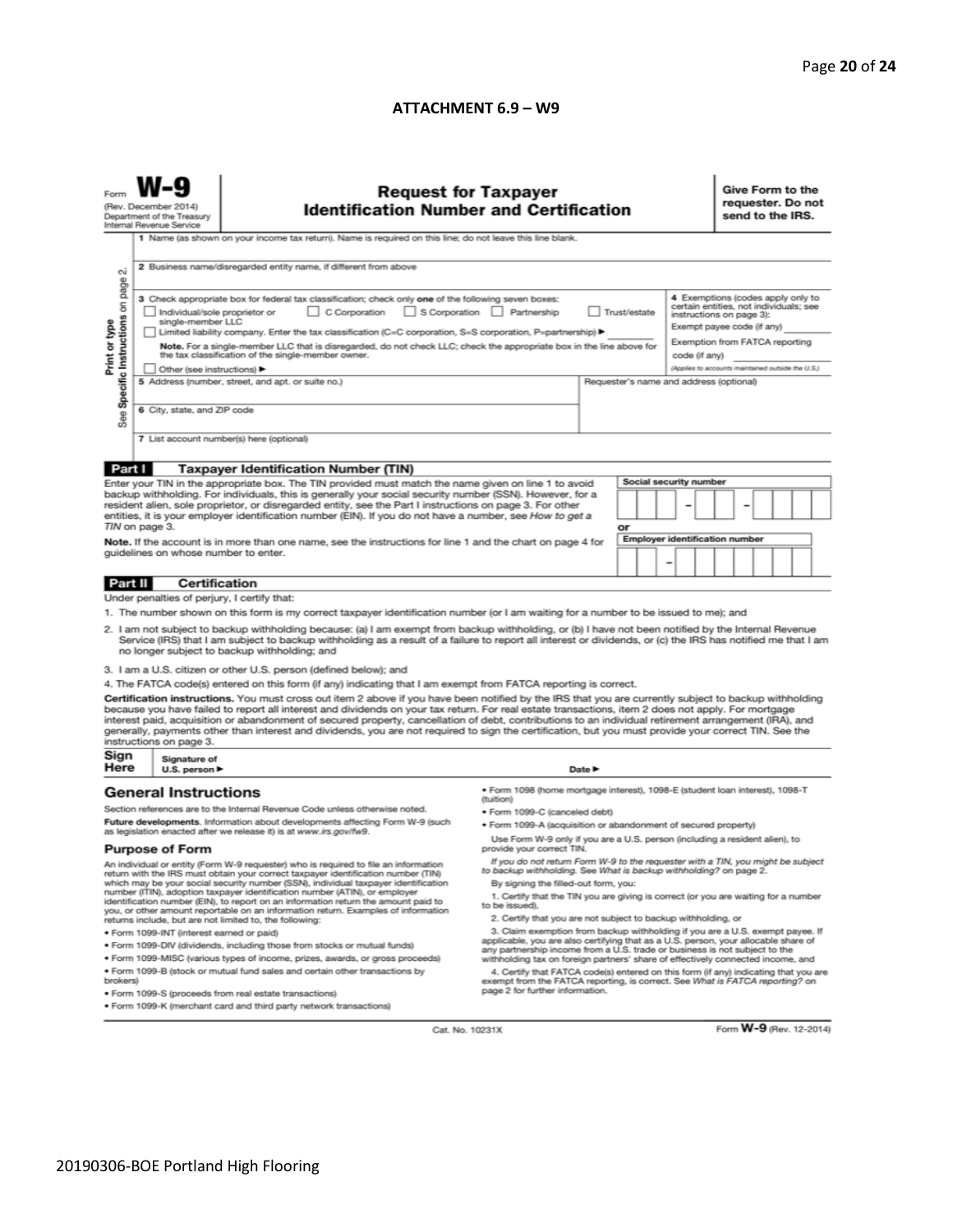## **ATTACHMENT 6.10 – Standard Terms & Conditions SUMNER COUNTY BOARD OF EDUCATION (SCS)**

#### **1. PREPARATION AND SUBMISSION OF BID.**

- **a.** Failure to examine any drawings**,** specifications, or instructions will be at the proposer's risk. Any deviation from the stated terms, conditions and specifications must be coordinated with and approved in writing by the SCS Purchasing Supervisor.
- **b.** RFP SUBMITTAL / SIGNATURE: Proposal shall give the full name and business address of the bidder. If the proposer is a corporation, the name shall be stated as it is in the corporate charter. Proposals must be signed in ink by the proposer's authorized agent. Unsigned proposals will be rejected. Proposals are to be sealed and the outside of the envelope is to reference the RFP number. The person signing the proposal must show their title, and if requested by the institution, must furnish satisfactory proof of his or her authority to bind his or her company in contract. Proposer understands that by submitting a proposal with an authorized signature, it shall constitute an offer to SCS. Proposals must be typewritten or in ink; otherwise they may not be considered. Purchase orders will be issued to the firm name appearing on the W9. Electronic submissions via email, fax, etc. shall not be accepted.
- **c.** SCS is not responsible for any costs incurred by any vendor pursuant to the RFP. The vendor shall be responsible for all costs incurred in connection with the preparation and submission of its proposal.
- **d.** All proposers must be in compliance with T.C.A. § 62-6-119 at the time of proposal submission and provide evidence of compliance with the applicable provisions of the chapter before such proposal may be considered.
- **e.** Proposals are to be received in the location designated in the RFP no later than the specified date and time. Late submissions will NOT be opened or considered.
- **f.** No erasures permitted. Errors may be crossed out and corrections printed in ink or typewritten adjacent to error and must be initialed in ink by person signing the proposal.
- **g.** Specifications: Reference to available specifications shall be sufficient to make the terms of the specifications binding on the proposer. The use of the name of a manufacturer, or any special brand or make in describing an item does not restrict the proposer to that manufacturer or specific article, unless specifically stated. Comparable products of other manufacturers will be considered if proof of compatibility is contained in the proposal. Proposers are required to notify SCSs Purchasing Supervisor whenever specifications/procedures are not perceived to be fair and open. The articles on which the proposal is submitted must be equal or superior to that specified. Informative and Descriptive Literature: The proposer must show brand or trade names of the articles proposed, when applicable. It shall be the responsibility of the proposer, including proposer's whose product is referenced, to furnish with the proposer such specifications, catalog pages, brochures or other data as will provide an adequate basis for determining the quality and functional capabilities of the product offered. Failure to provide this data may be considered valid justification for rejection of proposer.
- **h.** Samples: Samples of items when called for, must be furnished free of expense, and if not destroyed will, upon proposer's request within ten (10) days of RFP opening, be returned at the proposer's expense. Each sample must be labeled with the proposer's name, manufacturer's brand name and number, RFP number and item reference.
- **i.** Time of Performance: The number of calendar days in which delivery is to be made after receipt of order shall be stated in the RFP and may be a factor in making an award, price notwithstanding. If no delivery time is stated in the bid, bidder agrees that delivery is to be made within two weeks (10 business days) of order.
- **j.** Transportation and delivery charges should be included in the price and be fully prepaid by the vendor to the destination specified in the RFP. Proposal prices shall include delivery of all items F.O.B. destination.
- **k.** New materials and supplies must be delivered unless otherwise specifically stated in the RFP.
- **l.** Alternate/multiple bids will not be considered unless specifically called for in the RFP.
- **m.** Only proposals submitted on RFP forms furnished by SCS will be considered.
- n. By signing this RFP where indicated, the proposer agrees to strictly abide by all local, state and federal statutes and regulations. The proposer further certifies that this proposer is made without collusion or fraud.
- **o.** Error in Proposal. In case of error in the extension of prices in the proposal, the unit price will govern. Late submissions will NOT be opened or considered. Proposers are cautioned to verify their proposals before submission, as amendments received after the ITB deadline will not be considered. No proposals shall be altered, amended or withdrawn after opening. After proposal opening, a proposer may withdraw a proposal only when there is obvious clerical error such as a misplaced decimal point, or when enforcement of the proposal would impose unconscionable hardship due to an error in the proposal resulting in a quotation substantially below the other proposals received. Proposal withdrawals will be considered only upon written request of the proposer.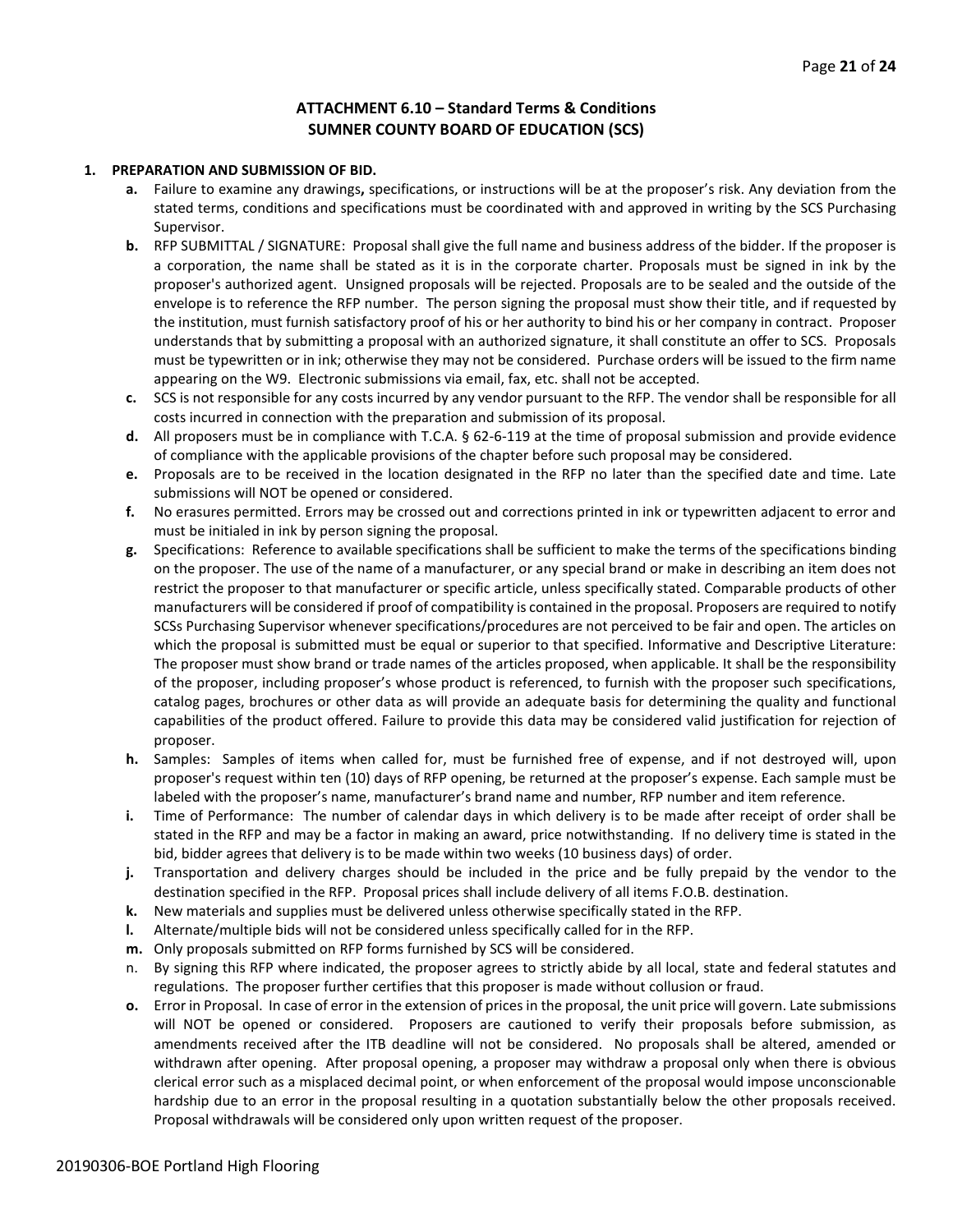- **2. OPEN RECORDS.** In order to comply with the provisions of the Tennessee Open Records Act, all proposals will be publicly opened and are subject to public inspection after the award upon written request. Proposers may be present at ITB opening. Summary information will be posted the SCS website, www.sumnerschools.org under the Invitation to Bid link.
- **3. ACCEPTANCE AND AWARD.** SCS reserves the right to reject any and all proposals and to waive any informality in proposals and, unless otherwise specified by the proposer to accept any item in the proposal. Action to reject all proposals shall be taken for unreasonably high prices, errors in the proposal documents, cessation of need, unavailability of funds, or any other reason approved by SCS.
	- a. Contracts and purchases will be made with the lowest, responsive, responsible, qualified proposer. The quality of the articles to be supplied, their conformity with the specifications, their suitability to the requirements of the Institution, cash discount offered, and the delivery terms will be taken into consideration.
	- b. Any deviation from these stated terms, specifications and conditions must be coordinated with and approved in writing by the Purchasing Supervisor.
	- c. Prices quoted on the response (if any) are to be considered firm and binding until the said equipment, supplies or services are in the possession of SCS.
	- d. SCS reserves the right to order more or less than the quantity listed in the proposal.
	- e. If a proposer fails to state a time within which a proposal must be accepted, it is understood and agreed that SCS shall have ninety (90) days to accept.
	- f. No purchase or contract is authorized or valid until the issuance of a SCS purchase order in accordance with SCS policy. No SCS employee is authorized to purchase equipment, supplies or services prior to the issuance of such a purchase order.
	- g. The contract may not be assigned without written SCS consent.
	- h. If the appropriate space is marked on the ITB, other Institutions (such as State, Local and/or Public Agencies) may purchase off the contract during the same period as SCS.
	- i. The awarded proposer will be required to post a performance and payment bond in the amount of 25% of the contract price if it exceeds \$100,000 as stated by T.C.A. §12-4-201.
	- j. If the project cost is in excess of \$25,000 a performance bond must be secured by the requesting part in an amount equal to the market improvement value.
- **4. PAYMENT**. Payment terms must be specified in the proposal, including any discounts for early payment. Partial payments will not be approved unless justification for such payment can be shown. Terms will be NET 30 days. Payment will not be made until the conditions and specifications of the RFP are inspected and approved as conforming by persons appointed by SCS.
- **5. DEFAULT OF SELECTED VENDOR.** In case of vendor default, SCS may procure the articles or services from other sources and hold the defaulting vendor responsible for any resulting cost. If the awarded vendor violates any terms of their response, the contract, SCS policy or any law, they may be disqualified from proposing for a period of two years for minor violations or longer for major violations. Proposals from disqualified proposers will not be accepted during the period of disqualification.
- **6. INSPECTION OF PURCHASES.** Articles received which are not equivalent will not be accepted and will be picked up by the vendor or returned to vendor, shipping charges collect. SCS shall have a reasonable period in which to inspect and accept or reject materials without liability. If necessity requires SCS to use nonconforming materials, an appropriate reduction in payment may be made.
- **7. TAXES.** SCS is tax exempt; do not include taxes in quotation. Vendors making improvements or additions to or performing repair work on real property for SCS are liable for any applicable sales or use tax on tangible personal property used in connection with the contract or furnished to vendors by the state for use under the contract.
- **8. NONDISCRIMINATION.** SCS is an equal opportunity employer. SCS and bidder agree to comply with Titles VI and VII of the Civil Rights Act of 1964, Title IX of the Education Amendments of 1972, Section 504 of the Rehabilitation Act of 1973, Executive Order 11,246, the Americans with Disabilities Act of 1990 and the related regulations to each. Each party assures that it will not discriminate against any individual including, but not limited to employees or applicants for employment and/or students, because of race, religion, creed, color, sex, age, disability, veteran status or national origin. In the event that any claims should arise with regards to violations of any such local, state or federal law, statues, rule or regulations, the vendor will indemnify and hold SCS harmless for any damages, including court costs or attorney fees, which might be incurred.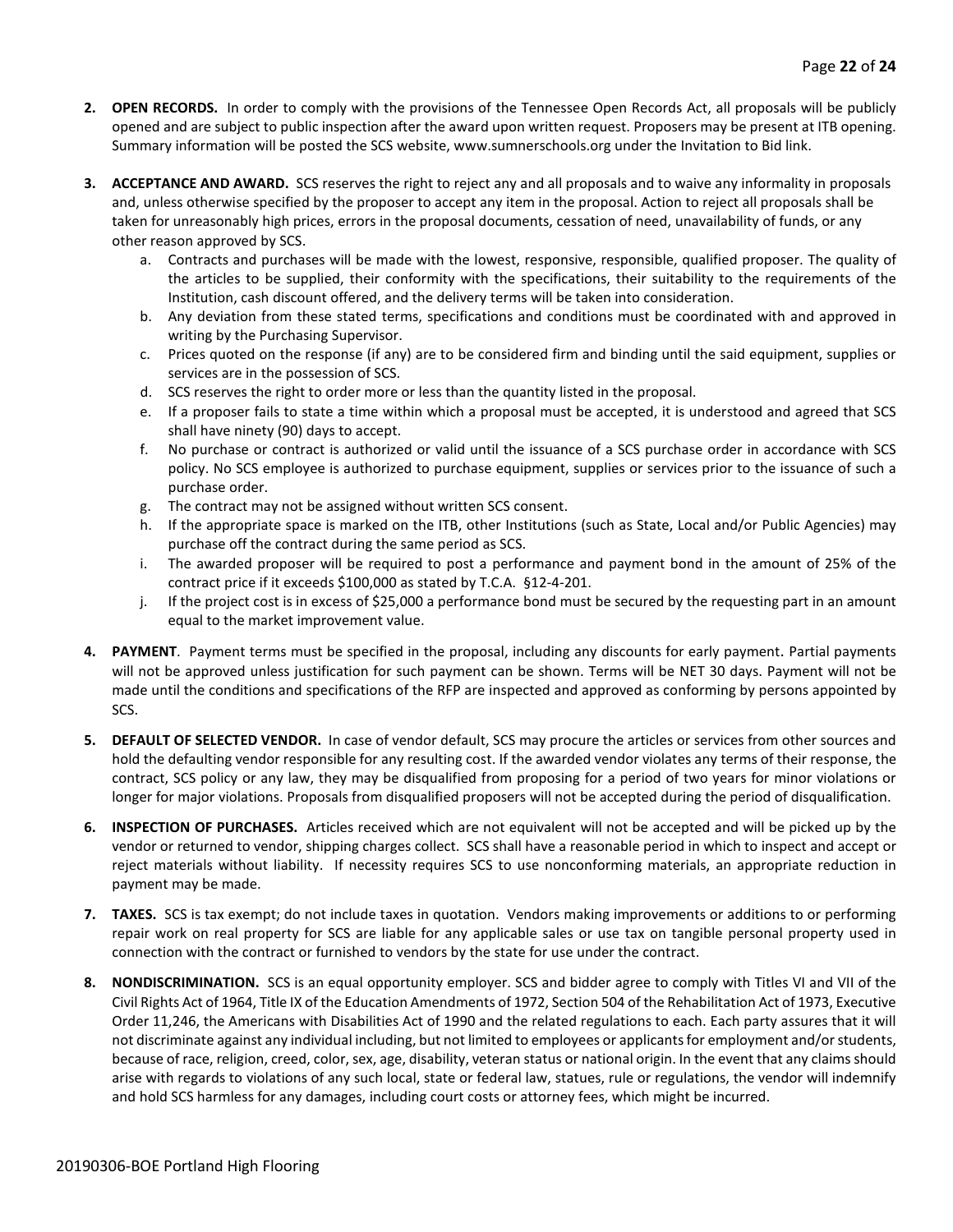- **9. PROHIBITIONS/NO VENDOR CONTRACT FORM.** Acceptance of gifts from vendors is prohibited. T.C.A. §12-4-106. The contract documents for purchase under this RFP shall consist of the successful proposer's bid and SCSs purchase order. **The proposer may request exceptions to terms and conditions and/or request SCS to accept other terms and conditions by means of subsequent documents such as invoices, warranty agreements, license agreements, etc. All subsequent document shall be open to revision for impermissible language. SCS reserves the right to render the proposal unresponsive and subject the proposal to rejection if successful terms cannot be negotiated.**
- **10. PROHIBITION ON HIRING ILLEGAL IMMIGRANTS.** Tennessee Public Chapter No. 878 of 2006, T.C.A. §12-3-309, requires that Contractor attest in writing that Contractor will not knowingly utilize the services of illegal immigrants in the performance of this Contract and will not knowingly utilize the services of any subcontractor, if permitted under this Contract, who will utilize the services of illegal immigrants in the performance of this Contract. The attestation shall be made on the form, Attestation re Personnel Used in Contract Performance ("the Attestation"), which is attached and hereby incorporated by this reference.
- **11. SALES AND USE TAX.** Before the Purchase Order/Contract resulting from this RFP/RFQ is signed, the apparent successful proposer must be registered with the Department of Revenue for the collection of Tennessee sales and use tax as required by T.C.A. §12-3-306.
- **12. ASSIGNMENT.** Neither the vendor nor SCS may assign this agreement without prior written consent of the other party.
- **13. LIABILITIES.** The vendor shall indemnify SCS against liability for any suits, actions or claims of any character arising from or relating to the performance under this agreement by the vendor or its subcontractors. SCS has no obligation for the payment of any judgement or the settlement of any claim made against the vendor or its subcontractors as a result of obligations under this contract.
- **14. APPLICABLE LAW.** Any contract shall be interpreted under the laws and statutes of the State of Tennessee. SCS does not enter into contracts which provide for mediation or arbitration. Any action arising from any contract made from this RFP shall be brought in the state courts in Sumner County, TN or in the United States Federal District Court for the Middle District of Tennessee.

Additionally, it is a violation of state statutes to purchase materials, supplies, services or any other item from a vendor that is a commissioner, official, employee or board member that has any financial or beneficial interest in such transaction, T.C.A. §12-4-101.

- **15. FUNDS**. The Proposer understands and accepts the non-appropriation of funds provision of SCS.
- **16. DATA PRIVACY AND SECURITY**. Personal Information (PI) includes but is not limited to that information protected by HIPAA, the HITECH Act, FERPA, or Gramm-Leach-Bliley) or such information which would allow a third party to gain access to the personal, medical or financial records of any of any party. Vendor represents and warrants that its collection, access, use, storage, disposal and disclosure of PI complies with all applicable federal and state privacy and data protection laws. Vendor represents and warrants that Vendor will maintain compliance with the SSAE 16 standard, and shall undertake any audits and risk assessments Vendor deems necessary to maintain compliance with SSAE16. If PI provided by SCS to Vendor is subject to FERPA. Vendor agrees that in its handling of FERPA data it will perform as a school official as that term is defined by FERPA regulations. Vendor acknowledges that its improper disclosure or re-disclosure of PI covered by FERPA may, under certain circumstances, result in Vendor's exclusion from eligibility to contract with SCS for at least five (5) years. Vendor shall provide SCS with the name and contact information for an employee of Vendor who shall serve as SCS's primary security contact and shall be available to assist Customer twenty-four (24) hours per day, seven (7) days per week as a contact in resolving obligations associated with any security incident in which it is reasonably suspected that there has been a breach of information security. Vendor shall immediately mitigate or resolve any Security Incident, at Vendor's expense and in accordance with applicable privacy rights, laws, regulations and standards. Vendor shall reimburse SCS for actual costs incurred by SCS in responding to, and mitigating damages caused by, any Security Incident, including all costs of notice and/or remediation incurred under applicable law as a result of the Security Incident.
- **17. IRAN DIVESTMENT ACT.** By submission of this proposal, each proposer and each person signing on behalf of any proposer certified, and in the case of a joint proposal, each party thereto certifies as to its own organization, under penalty of perjury, that to the best of its knowledge and belief that each proposer is not on the list created pursuant to T.C.A. §12-12- 106.